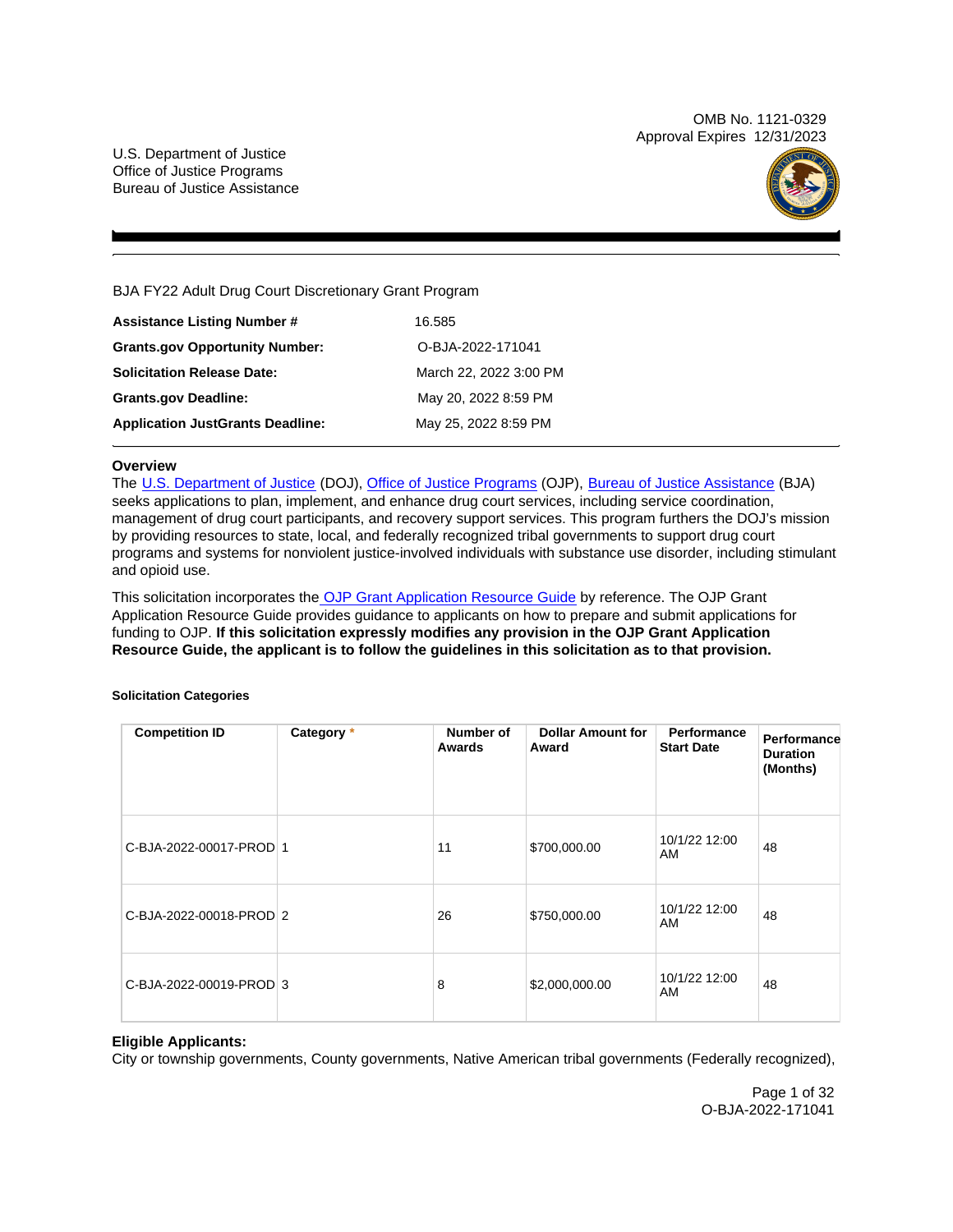<span id="page-1-0"></span>Special district governments, State governments, Other

### **Other**

State, city, township, county, or tribal government acting directly or through agreements with other public or private entities on behalf of a single drug court.

For purposes of this solicitation, "state" means any state of the United States, the District of Columbia, the Commonwealth of Puerto Rico, the Virgin Islands, Guam, American Samoa, and the Commonwealth of the Northern Mariana Islands.

To advance Executive Order 13929 Safe Policing for Safe Communities, the Attorney General determined that all state, local, and university or college law enforcement agencies must be certified by an approved independent credentialing body or have started the certification process, to be eligible for FY 2022 DOJ discretionary grant funding. To become certified, the law enforcement agency must meet two mandatory conditions: (1) the agency's use-of-force policies adhere to all applicable federal, state, and local laws and (2) the agency's use-of-force policies prohibit chokeholds except in situations where use of deadly force is allowed by law. The certification requirement also applies to law enforcement agencies receiving DOJ discretionary grant funding through a subaward. For detailed information on this certification requirement, please visit <https://cops.usdoj.gov/SafePolicingEO>to access the Standards for Certification on Safe Policing for Safe

Communities, the Implementation Fact Sheet, and the List of Designated Independent Credentialing Bodies. All recipients and subrecipients (including any for-profit organization) must forgo any profit or management fee.

BJA will consider applications under which two or more entities would carry out the federal award; however, only one entity may be the applicant. Any others must be proposed as subrecipients (subgrantees). For additional information on subawards, see the [OJP Grant Application Resource Guide.](https://www.ojp.gov/funding/Apply/Resources/Grant-App-Resource-Guide.htm)

BJA may elect to fund applications submitted under this FY 2022 solicitation in future fiscal years, dependent on, among other considerations, the merit of the applications and the availability of appropriations.

### **Contact Information**

For technical assistance with submitting the Application for Federal Assistance standard form (SF)-424 and a Disclosure of Lobbying Activities form (SF-LLL) in [Grants.gov](https://Grants.gov), contact the [Grants.gov](https://Grants.gov) Customer Support Hotline at 800-518-4726, 606-545-5035, [Grants.gov](https://Grants.gov) Customer Support, or [support@grants.gov.](mailto:support@grants.gov) The [Grants.gov](https://Grants.gov) Support Hotline operates 24 hours a day, 7 days a week, except on federal holidays. For technical assistance with submitting the **full application** in DOJ's Justice Grants System (JustGrants), contact the JustGrants Service Desk at [JustGrants.Support@usdoj.gov](http://mailto:JustGrants.Support@usdoj.gov) or 833-872-5175. The JustGrants Service Desk operates 5 a.m. to 9 p.m. eastern time Monday - Friday and 9 a.m. to 5 p.m. Saturday, Sunday, and federal holidays.

For assistance with any other requirements of this solicitation, contact the OJP Response Center by telephone at 800-851-3420 or TTY: 301-240-6310 (hearing impaired only), or by email at [grants@ncjrs.gov.](mailto:grants@ncjrs.gov) The OJP Response Center hours of operation are 10:00 a.m. to 6:00 p.m., eastern time Monday–Friday, and 10:00 a.m. to 8:00 p.m. on the solicitation closing date.

### **Submission Information**

In FY 2022, applications will be submitted to DOJ in a **NEW** two-step process.

**Step 1**: The applicant must submit by the [Grants.gov](https://Grants.gov) deadline the required Application for Federal Assistance standard form **(SF)-424 and a Disclosure of Lobbying Activities (SF-LLL)** form when they register in [Grants.gov](https://Grants.gov) at [https://www.grants.gov/web/grants/register.html.](https://www.grants.gov/web/grants/register.html)

Beginning April 4, 2022, the Federal government will cease using the Data Universal Numbering System (DUNS) number to uniquely identify entities. At that point, entities doing business with the Federal government will use a Unique Entity Identifier (UEI) created in SAM.gov. If your entity is currently registered in SAM.gov, your UEI has already been assigned and is viewable in SAM.gov. This includes inactive registrations. If you are a new entity registering in SAM.gov, you will continue to register in SAM.gov using the DUNS number assigned by Dun and Bradstreet (D&B) until April 4, 2022. Upon completing your registration in SAM.gov, you will be assigned a UEI.

> Page 2 of 32 O-BJA-2022-171041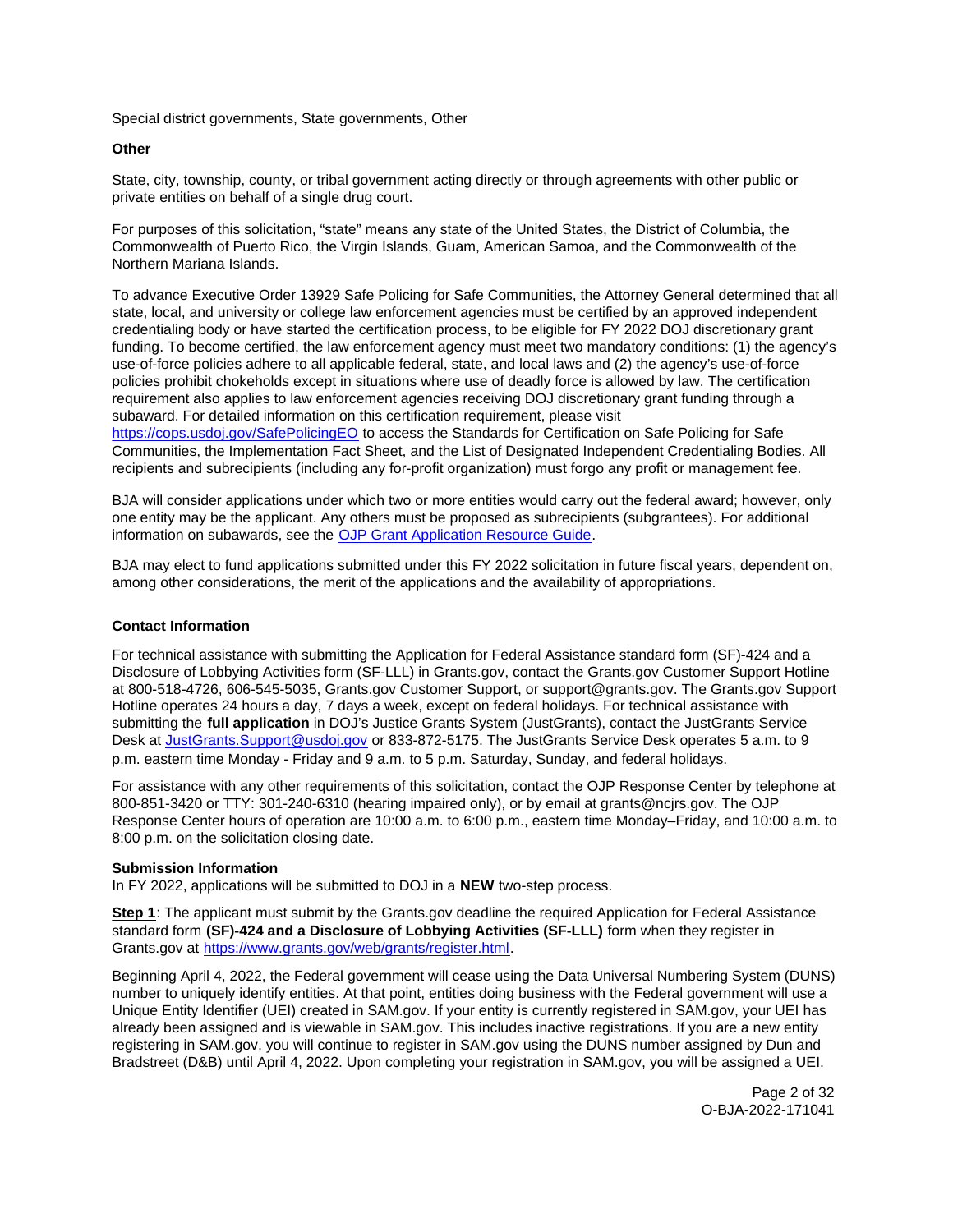For additional information, see the [Unique Entity Identifier Update](https://www.gsa.gov/about-us/organization/federal-acquisition-service/office-of-systems-management/integrated-award-environment-iae/iae-systems-information-kit/unique-entity-identifier-update) and the OJP Grant Application Resource [Guide.](https://www.ojp.gov/funding/apply/ojp-grant-application-resource-guide#unique-entity)

**IMPORTANT:** [Grants.gov](https://Grants.gov) will transition to UEI at 11:59 p.m. eastern time (ET) on March 31, 2022. To support this transition, DOJ will update all posted [Grants.gov](https://Grants.gov) funding opportunity packages to reflect the use of UEI.

All entities applying for DOJ funding opportunities that have a [Grants.gov](https://Grants.gov) close date after March 31, 2022, must take one of the following actions:

1) Complete and submit the SF-424 and SF-LLL **no later than March 30, 2022, at 8:59 p.m. ET**.

 • If the SF-424 is not completed and submitted by this time, any information contained in the SF-424 will be lost during the transition.

 • If this occurs, applicants will need to re-enter their data in the new SF-424 form upon returning to [Grants.gov](https://Grants.gov) on April 1, 2022.

2) Wait until April 1, 2022, to begin and submit the [Grants.gov](https://Grants.gov) application.

**Step 2**: The applicant must then submit the **full application** including attachments in [JustGrants at](https://justicegrants.usdoj.gov/)  [JustGrants.usdoj.gov.](https://justicegrants.usdoj.gov/) 

To be considered timely, the full application must be submitted in JustGrants by the JustGrants application deadline. OJP encourages applicants to review the "How to Apply" section in the [OJP Grant Application](https://www.ojp.gov/funding/apply/ojp-grant-application-resource-guide#apply)  [Resource Guide](https://www.ojp.gov/funding/apply/ojp-grant-application-resource-guide#apply) and the [JustGrants website](https://justicegrants.usdoj.gov/news) for more information, resources, and training.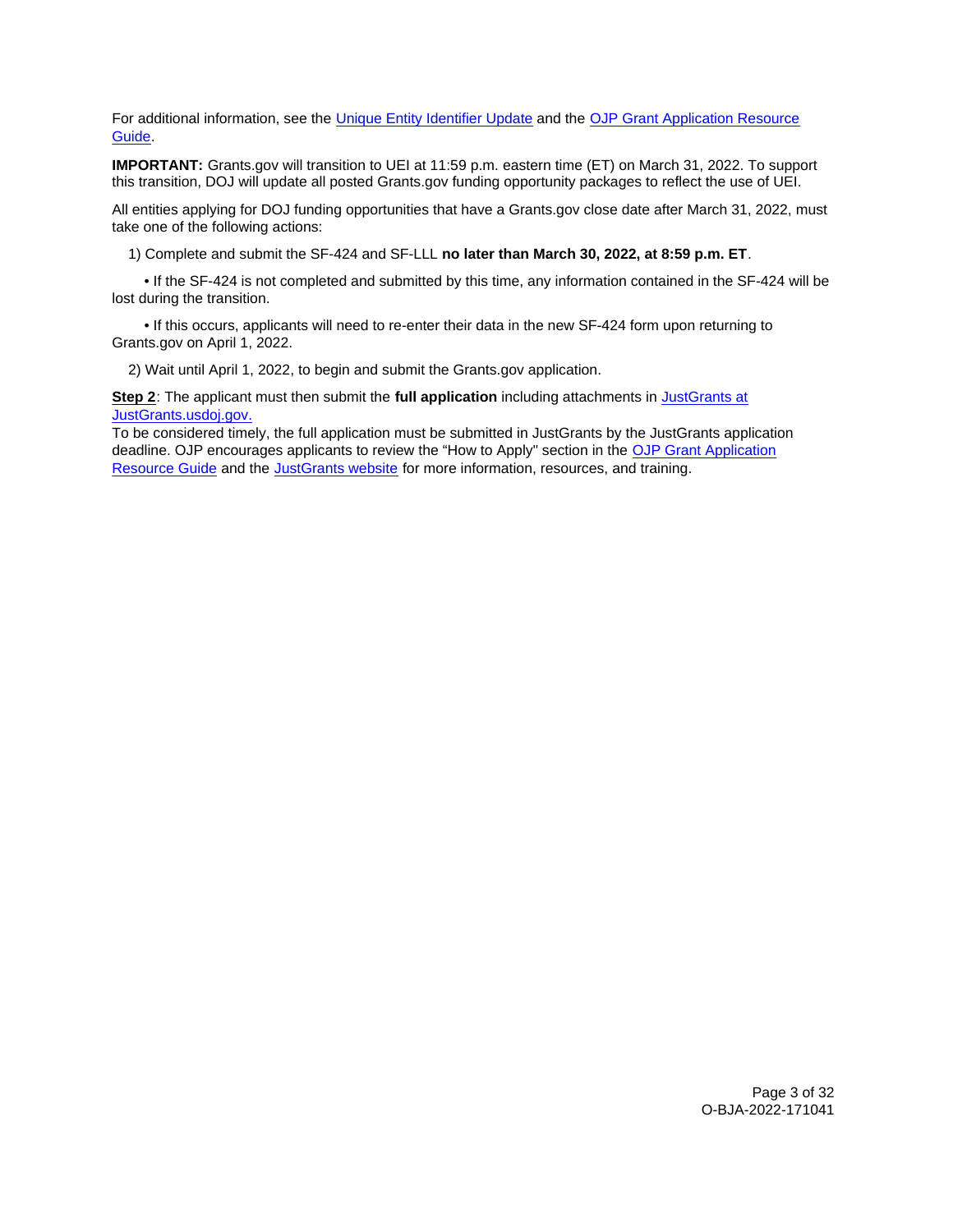# **Contents**

| Contact Information                                                                       | $\mathbf{2}$ |
|-------------------------------------------------------------------------------------------|--------------|
| <b>Program Description</b>                                                                | 6            |
| Overview                                                                                  | 6            |
| <b>Statutory Authority</b>                                                                | 6            |
| Specific Information                                                                      | 6            |
| Goals, Objectives, Deliverables, and Timeline                                             | 8            |
| Evidence-Based Programs or Practices                                                      | 9            |
| Information Regarding Potential Evaluation of Programs and Activities                     | 9            |
| <b>OJP Priority Areas</b>                                                                 | 9            |
| <b>Federal Award Information</b>                                                          | 10           |
| Awards, Amounts and Durations                                                             | 10           |
| <b>Continuation Funding Intent</b>                                                        | 11           |
| Availability of Funds                                                                     | 11           |
| <b>Types of Awards</b>                                                                    | 11           |
| Financial Management and System of Internal Controls                                      | 11           |
| <b>Budget Information</b>                                                                 | 11           |
| Cost Sharing or Matching Requirement                                                      | 11           |
| Pre-agreement Costs (also known as Pre-award Costs)                                       | 12           |
| Limitation on Use of Award Funds for Employee Compensation: Waiver                        | 12           |
| Prior Approval, Planning, and Reporting of Conference/Meeting/Training Costs              | 12           |
| Costs Associated with Language Assistance (if applicable)                                 | 12           |
| Costs Associated with Recovery Support Services (if applicable)                           | 12           |
| <b>Eligibility Information</b>                                                            | 12           |
| Application and Submission Information                                                    | 13           |
| Information to Complete the Application for Federal Assistance (SF-424)                   | 13           |
| Standard Applicant Information (JustGrants 424 and General Agency Information)            | 13           |
| Proposal Abstract                                                                         | 13           |
| <b>Proposal Narrative</b>                                                                 | 14           |
| Goals, Objectives, Deliverables, and Timeline                                             | 23           |
| <b>Budget and Associated Documentation</b>                                                | 23           |
| Budget Worksheet and Budget Narrative (Web-based Form)                                    | 23           |
| Indirect Cost Rate Agreement (if applicable)                                              | 24           |
| Financial Management Questionnaire (including applicant disclosure of high-risk status)   | 24           |
| Disclosure of Process Related to Executive Compensation                                   | 24           |
| <b>Additional Application Components</b>                                                  | 24           |
| <b>Tribal Authorizing Resolution</b>                                                      | 24           |
| Research and Evaluation Independence and Integrity Statement                              | 24           |
| State Substance Abuse Agency Director or Designee Letter (recommended)                    | 24           |
| Chief Justice, State Court Administrator, or Designee Letter (recommended)                | 25           |
| Time Task Plan (required)                                                                 | 25           |
| Memorandum of Understanding Signed by Key Drug Court Team Members or by a Designated      |              |
| Agency Representative (recommended)                                                       | 25           |
| Fiscal Agent Memorandum of Understanding Signed by Applicant and Drug Court Administrator |              |
| (recommended)                                                                             | 25           |
|                                                                                           | 25           |
| <b>Disclosures and Assurances</b>                                                         | 25           |
| Disclosure of Lobbying Activities                                                         | 25           |
|                                                                                           |              |

Page 4 of 32 O-BJA-2022-171041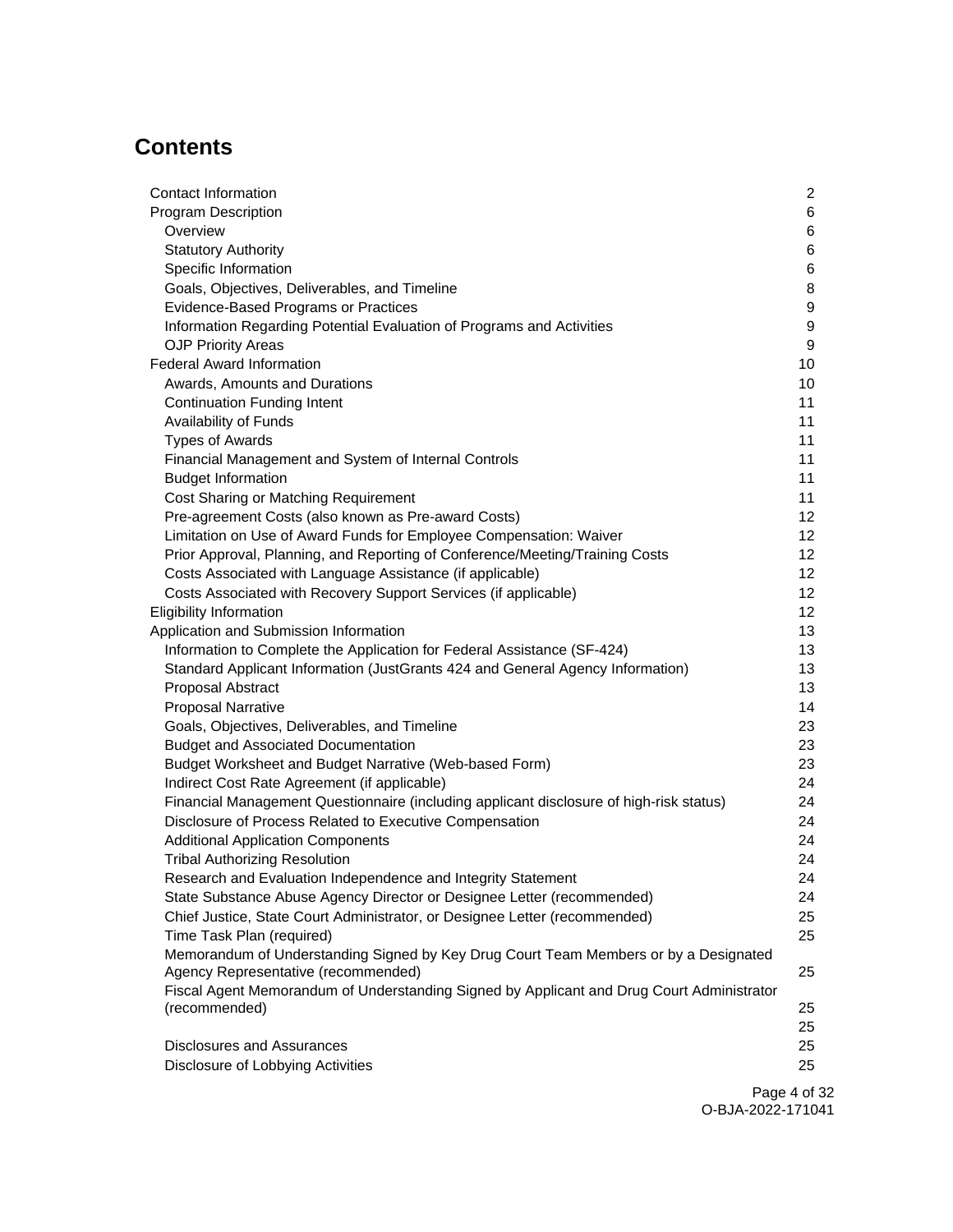| <b>DOJ Certified Standard Assurances</b>                                              | 25 |
|---------------------------------------------------------------------------------------|----|
| Applicant Disclosure of Duplication in Cost Items                                     | 26 |
| DOJ Certifications Regarding Lobbying; Debarment, Suspension and Other Responsibility |    |
| Matters; and Drug-Free Workplace Requirements                                         | 26 |
| Applicant Disclosure and Justification – DOJ High Risk Grantees (if applicable)       | 26 |
| How to Apply                                                                          | 26 |
| Submission Dates and Time                                                             | 26 |
| Application Review Information                                                        | 27 |
| <b>Review Criteria</b>                                                                | 27 |
| <b>Review Process</b>                                                                 | 27 |
| <b>Federal Award Administration Information</b>                                       | 28 |
| <b>Federal Award Notices</b>                                                          | 28 |
| Administrative, National Policy, and Other Legal Requirements                         | 28 |
| Information Technology (IT) Security Clauses                                          | 28 |
| General Information about Post-Federal Award Reporting Requirements                   | 28 |
| Federal Awarding Agency Contact(s)                                                    | 29 |
| Other Information                                                                     | 29 |
| Freedom of Information and Privacy Act (5 U.S.C. 552 and 5 U.S.C. 552a)               | 29 |
| Provide Feedback to OJP                                                               | 29 |
| <b>Performance Measures</b>                                                           | 29 |
| <b>Application Checklist</b>                                                          | 29 |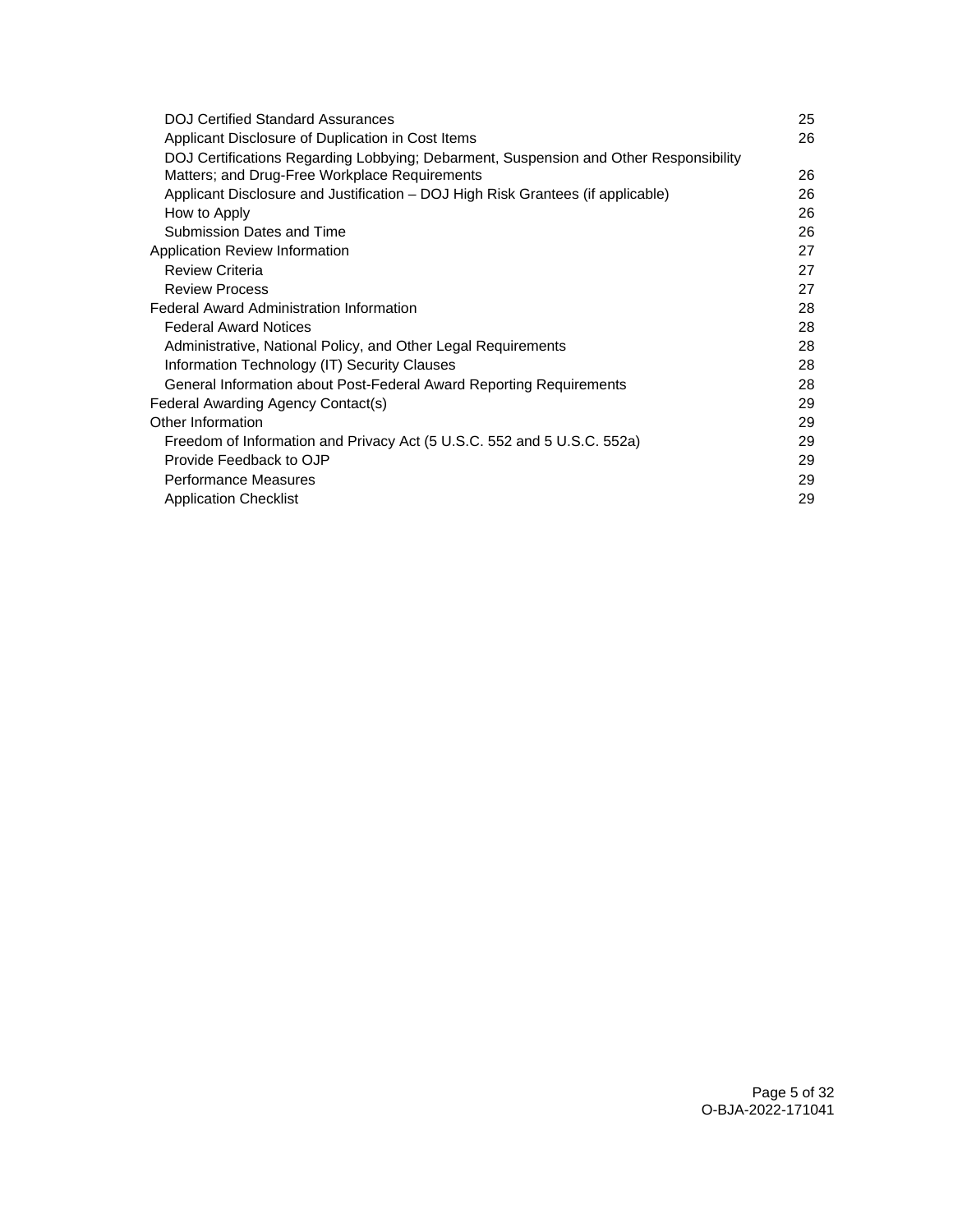# <span id="page-5-0"></span>**Program Description**

### **Overview**

OJP is committed to advancing work that promotes civil rights and racial equity, increases access to justice, supports crime victims and individuals impacted by the justice system, strengthens community safety and protects the public from crime and evolving threats, and builds trust between law enforcement and the community. The Adult Drug Court (ADC) Discretionary Grant Program provides financial and technical assistance to states, state courts, local courts, units of local government, and federally recognized Indian tribal governments to plan, implement, and enhance the operations of adult drug courts. Adult drug courts effectively integrate evidence-based substance use disorder treatment, mandatory drug testing, incentives and sanctions, and transitional services in judicially supervised criminal court settings that have jurisdiction over persons with substance use disorder treatment needs in order to reduce recidivism and increase their access to treatment and recovery support, and to prevent overdoses.

### **Statutory Authority**

Pub. L. No. 90-351, Title I, Part EE (codified at 34 U.S.C. 10611 - 10619); Department of Justice Appropriations Act, 2022 (Pub. L. No. 117-103)

### **Specific Information**

The focus of the ADC Discretionary Grant Program is to reduce the misuse of opioids, stimulants, and other substances, including alcohol, by people involved in the criminal justice system. Recognizing the significant increase and public health impact of overdose deaths, BJA also encourages a focus on preventing overdose and overdose deaths. In the proposal narrative, all applicants are required to describe a plan to serve individuals with substance use disorders. To accomplish this goal, BJA recognizes that sites may need assistance to evaluate their needs, identify the target population, ensure equity and inclusion in programming, track program implementation, and to map critical resources in the community. To that end, BJA encourages exploration of partnerships with research experts to facilitate these evaluation and assessment activities.

### Drug Court Best Practices

The National Association of Drug Court Professionals (NADCP) has identified 10 best practice standards for ADCs. BJA strongly encourages applicants—particularly those proposing to enhance existing drug courts—to design their proposed programs with the intention of moving toward the full incorporation of NADCP's standards, which represent the most current evidence-based principles and practices. For more information on the NADCPidentified 10 best practice standards, volumes I and II, visit: [https://www.ndci.org/standards/.](https://www.ndci.org/standards/) These standards represent the cumulative body of the most current evidence-based practices available to drug courts.

### 10 Key Components for Drug Courts

BJA provides applicants the flexibility to identify the most appropriate court model on which to base their drug courts in order to accommodate the needs and available resources of their jurisdictions, so long as the model conforms to the NADCP's 10 key components for drug courts. These components are described in the BJA and NADCP publication, Defining Drug Courts: The Key Components, available at: <https://www.ojp.gov/pdffiles1/bja/205621.pdf>.

### Eligible Drug Court Types

Eligible courts are:

- ADCs
- Driving while intoxicated (DWI)/driving under the influence (DUI) courts
- Co-occurring courts (participants diagnosed with both substance use and mental health disorders)
- Tribal healing to wellness courts (THWCs)

Court programs that combine or propose to combine any of these drug court types with other court programs or dockets are also eligible for funding, although the funding under this program must be used to address only those

> Page 6 of 32 O-BJA-2022-171041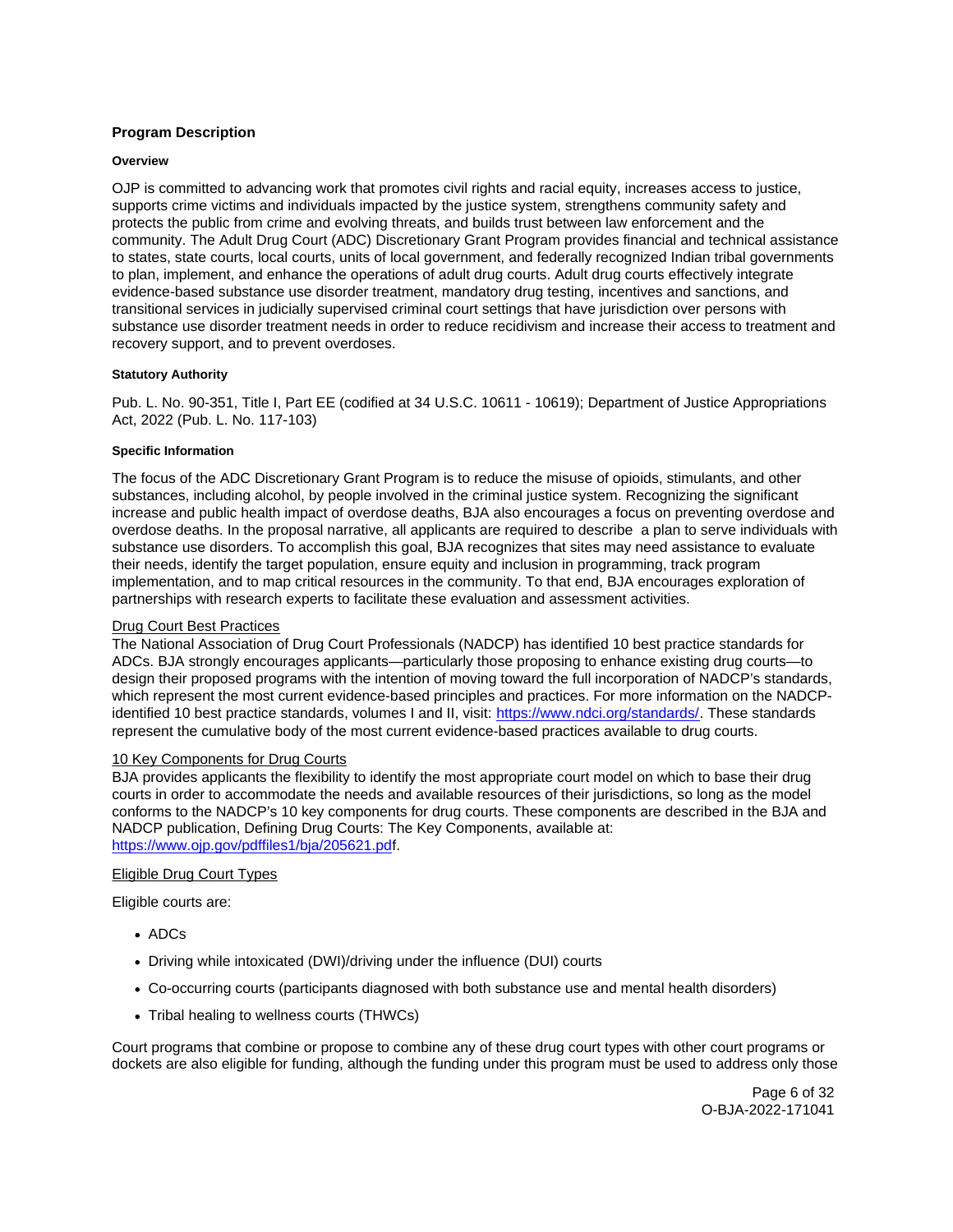clients eligible for drug court services. Applicants should refer to their relevant local statutes for definitions of the legal age of an "adult." In addition, where relevant, the proposed program design must function in accordance with the requirements of the following corresponding court types:

- THWCs described at: https://www.ncirs.gov/pdffiles1/bia/188154.pdf
- DWI courts described at: https://www.dwicourts.org/wpcontent/uploads/Guiding\_Principles\_of\_DWI\_Court\_0.pdf

### Medication-assisted treatment

Medication-assisted treatment (MAT) is the use of medications in combination with counseling and behavioral therapies, which is effective in the treatment of opioid use disorder (OUD). When ADC participants are diagnosed with OUD, BJA requires the grantees, where possible, to make MAT available to the participants under the care and prescription of a physician. BJA will offer technical assistance to grantees to build or expand their capacity to include MAT. For more information regarding BJA's provisions on MAT, visit:

<https://bja.ojp.gov/sites/g/files/xyckuh186/files/media/document/adc-faq-medication-assisted-treatment.pdf>

### Controlled Substances Act

Award recipients are prohibited from using federal funds to support programs or activities that violate the Controlled Substances Act, 21

U.S.C. § 801, et seq, regardless of local or state practices or laws. Programs or activities funded under a BJA Adult Drug Court Program award must ensure that participants are tested periodically for the use of controlled substances, including medical marijuana. See [34 U.S.C.](https://www.law.cornell.edu/uscode/text/34/10611) 

# [§ 10611, et seq.](https://www.law.cornell.edu/uscode/text/34/10611)

# Violent Offender Prohibition

Under the ADC Program authorization, BJA funds may not be used to serve persons who are "violent offenders." (34 U.S.C. § 10613). This prohibition applies to programs or activities that are funded by the BJA grant award, including match funds contributed by the grantees. Grantees may use other funds for their drug court program and serve these participants using those other funds. Grantees must be able to track these expenditures to ensure the separation of funds. Documentation must be maintained to show to an auditor if necessary.

# National Drug Court Resource Center

The National Drug Court Resource Center (NDCRC) is a BJA-funded resource for the drug court field that serves as a clearinghouse for drug court training, technical assistance, publications, funding resources, and other practitioner-specific resources. Applicants are encouraged to visit [https://ndcrc.org/solicitations/ f](https://ndcrc.org/solicitations/)or useful information regarding this solicitation. In addition, BJA strongly encourages all grantees to participate in the Painting the Current Picture Survey: A National Report on Treatment Courts in the United States which is administered by NDCRC. For more information, please visit: [www.ndcrc.org/PCP2022.](www.ndcrc.org/PCP2022)

Note: The applicant must demonstrate that eligible drug court participants promptly enter the drug court program following a determination of their eligibility. BJA will not award an applicant whose drug court requires an initial period of incarceration unless the period of incarceration is mandated by statute for the offense in question. In such instances, the applicant must demonstrate that the person receives evidence-based withdrawal and treatment services, if available, while incarcerated and will begin drug court treatment services immediately upon release.

The focus of the ADC Discretionary Grant Program is to reduce opioid, stimulant, and other substance use. In the proposal narrative, all applicants are required to describe a plan to serve justice-involved individuals with substance use disorders.

The plan should include collecting and examining access and retention data to ensure disparities do not exist for race, color, religion, national origin, sexual orientation, gender, gender identity, or disability in admission protocols or elsewhere in the ADC program. The plan may include use of the NADCP Equity and Inclusion Toolkit that can be accessed at: [https://www.ndci.org/wp-content/uploads/2019/02/Equity-and-Inclusion-Toolkit.pdf.](https://www.ndci.org/wp-content/uploads/2019/02/Equity-and-Inclusion-Toolkit.pdf) 

The FY22 ADC Discretionary Grant Program solicitation offers the following three grant categories:

# **CATEGORY 1 PLANNING AND IMPLEMENTATION: Competition ID: C-BJA-2022-00017-PROD**

Page 7 of 32 O-BJA-2022-171041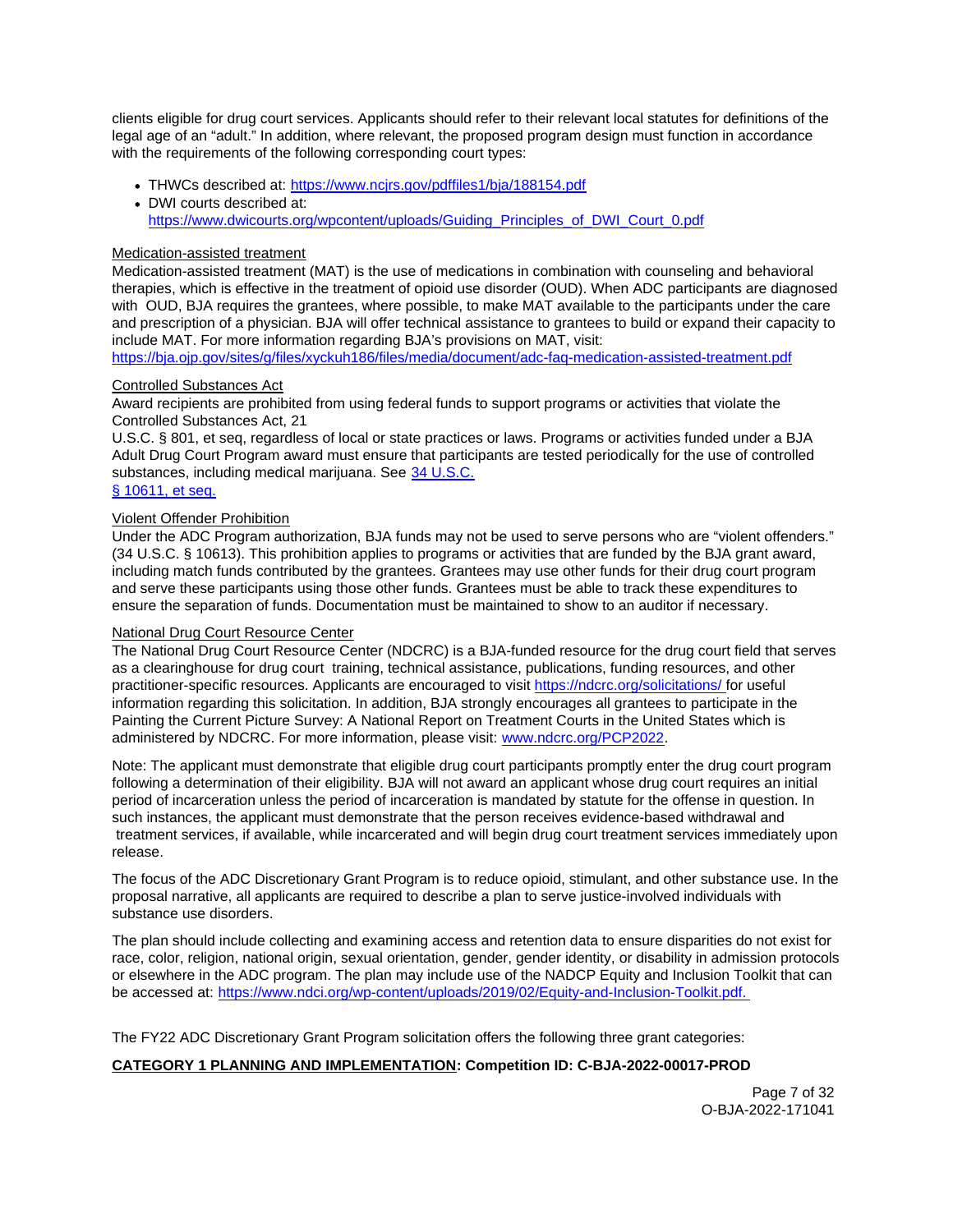<span id="page-7-0"></span>Planning and Implementation grants are available to eligible jurisdictions ready to commit to a 6-month planning phase followed by an implementation phase of an evidence-based adult drug court with core capacity to provide critical treatment services, case management and coordination, judicial supervision, sanctions and incentive services, and other key resources such as transitional housing, relapse prevention, and employment to reduce recidivism.

Note: The 6-month planning phase will incorporate Drug Court Planning Initiative (DCPI) foundational training. DCPI trains court teams on the skills necessary to build a program that integrates court and treatment functions and adheres to best practice standards. See:

<https://www.ndci.org/resource/training/foundational-training/design-a-drug-court/>for details.

# **CATEGORY 2 ENHANCEMENT: Competition ID: C-BJA-2022-00018-PROD**

Enhancement grants are available to eligible jurisdictions with an operational adult drug court. Funding may be used to assist a jurisdiction to scale up its existing court program's capacity; provide access to or enhance treatment capacity or other critical support services; enhance court operations; expand or enhance court services; or improve the quality and/or intensity of services based on needs assessments.

Note: It is recommended that an eligible entity (i.e., unit of local government or county) applying to Categories 1 and 2 on behalf of an adult drug court attach a fiscal agent memorandum of understanding (MOU). See Additional Application Components in the Proposal Narrative discussion.

### **CATEGORY 3 STATEWIDE: Competition ID: C-BJA-2022-00019-PROD**

State applicants may apply for funding to improve, enhance, or expand adult drug court services statewide. Statewide activities may include:

- Scaling up the adult drug court program's capacity
- Launching an adult drug court
- Expanding treatment and services
- Conducting an audit of the practice and the technical assistance for adherence to standards
- Data collection and analysis to assess the practice and track recidivism
- Delivering training and technical assistance (TTA)

**Note:** Applicants may request funds to support a veterans treatment court (VTC) docket and veteran related services in all three categories of this ADC solicitation; however, funding to specifically plan, implement, and enhance a VTC is available under the BJA Veterans Treatment Court Discretionary Grant solicitation. For more information, please visit: [https://bja.ojp.gov/program/veterans-treatment-courtgrant-program/overview.](https://bja.ojp.gov/program/veterans-treatment-court-grant-program/overview)

### **Goals, Objectives, Deliverables, and Timeline**

### **Goals**

To provide drug court and professionals in the criminal justice system with the resources needed to plan, implement, enhance, and sustain evidence-based drug court programs for nonviolent individuals with substance use disorders who are involved in the criminal justice system.

### **Objectives**

- Ensure drug court practitioners have the tools to effectively provide judicial and community supervision, mandatory and random drug testing, substance use and mental health disorder treatment, and appropriate incentives and sanctions.
- Utilize evidence-based practices and principles that incorporate the NADCP's Adult Drug Court Best Practice Standards and other relevant research.

Build and maximize capacity to ensure all potential participants are identified and assessed for risk and

Page 8 of 32 O-BJA-2022-171041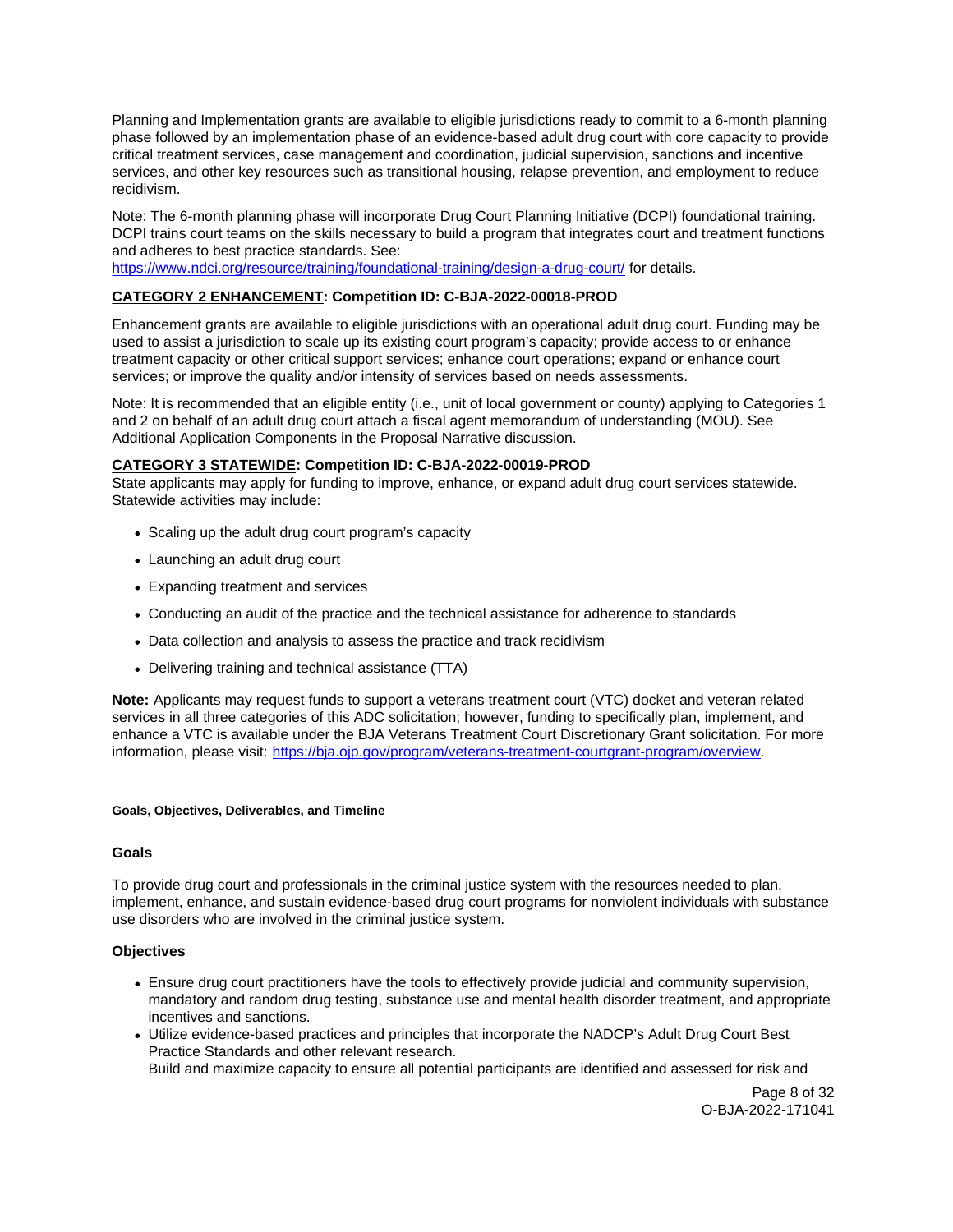<span id="page-8-0"></span>need using a validated risk and clinical assessment tool to determine eligibility.

- Ensure that all individuals eligible for the drug court program have equivalent access to it as measured by the collection and examination of program data.
- Enhance the provision of recovery support services, including transitional recovery housing assistance, to support ongoing recovery and peer and family support.
- Enhance collaboration between states, local, and/or tribal jurisdictions to support the operations and enhancements of adult drug court activities.

### **Deliverables**

- Category 1: Document that the grantee has planned and implemented a new ADC program that adheres to the requirements of this solicitation, including the NADCP's Adult Drug Court Best Practice Standards and consistent with the 10 Key Components of Adult Drug Courts.
- Category 2: Document that the grantee has enhanced and/or expanded the operations of the ADC, consistent with the requirements of this solicitation, the NADCP's Adult Drug Court Best Practice Standards, and the 10 Key Components of Adult Drug Courts.
- Category 3: Document that the grantee has enhanced and/or expanded the state's capacity to coordinate activities and increase services that support the needs of ADCs in the state, consistent with the requirements of this solicitation, the NADCP's Adult Drug Court Best Practice Standards, and the 10 key components of Adult Drug Courts.

The Goals, Objectives, and Deliverables are directly related to the performance measures that show the completed work's results, as discussed in the Application and Submission Information section.

### **Evidence-Based Programs or Practices**

OJP strongly encourages the use of data and evidence in policymaking and program development for criminal justice, juvenile justice, and crime victim services. For additional information and resources on evidence-based programs or practices, see the [OJP Grant Application Resource Guide.](https://www.ojp.gov/funding/apply/ojp-grant-application-resource-guide#evidence-based)

### **Information Regarding Potential Evaluation of Programs and Activities**

OJP may conduct or support an evaluation of the programs and activities funded under this solicitation. For additional information, see the [OJP Grant Application Resource Guide](https://www.ojp.gov/funding/apply/ojp-grant-application-resource-guide#potential-evaluation) section entitled "Information Regarding Potential Evaluation of Programs and Activities."

### **OJP Priority Areas**

The Department of Justice is committed to advancing work that promotes civil rights and racial equity, increases access to justice, supports crime victims and individuals impacted by the justice system, strengthens community safety and protects the public from crime and evolving threats, and builds trust between law enforcement and the community.

1. Priority Considerations Supporting Executive Order 13985, Advancing Racial Equity and Support for Underserved Communities Through the Federal Government

Consistent with this Executive Order, the term "underserved community" refers to a population sharing a particular characteristic, as well as a geographic community, that has been systematically denied a full opportunity to participate in aspects of economic, social, and civic life or whose members have been historically underserved, marginalized, and adversely affected by inequality. Such communities include, among others, Black people, Hispanics and Latino/a/e people, Native American and other Indigenous peoples of North America (including Alaska Natives, Eskimos, and Aleuts), Asian Americans, Native Hawaiians, and Pacific Islanders.

### In support of Executive Order 13985, OJP will:

A. Give priority consideration to applications that propose project(s) that will address issues related to racial equity and the removal of barriers to access and opportunity for communities that have been historically

> Page 9 of 32 O-BJA-2022-171041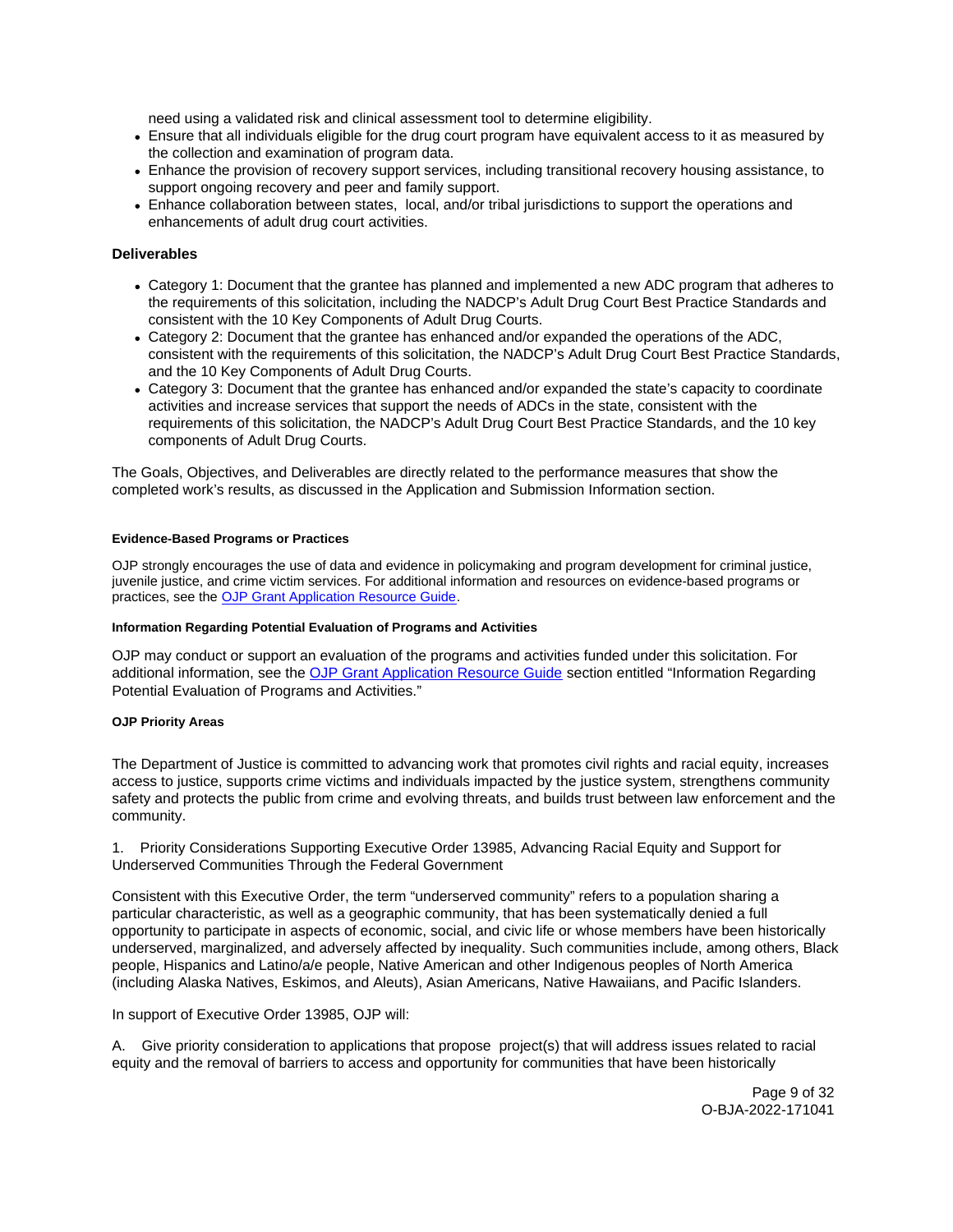<span id="page-9-0"></span>underserved, marginalized, and adversely affected by inequality, when making award decisions.

To receive this consideration, the applicant must describe how the proposed project(s) will address potential inequities and barriers to equal opportunity, and/or contribute to greater access to services for underserved and historically marginalized populations.

B. Give priority consideration to applicants that can demonstrate that their capabilities and competencies for implementing their proposed

project(s) are enhanced because the applicant (or at least one proposed subrecipient that will receive at least 30% of the requested award funding, as demonstrated in the Budget Worksheet and Budget Narrative) identifies as a culturally specific organization. To receive this additional priority consideration, applicants must describe how being a culturally specific organization (or funding the culturally specific subrecipient organization(s)) will enhance their ability to implement the proposed project(s) and should also specify which culturally specific populations are intended or expected to be served or to have their needs addressed under the proposed project (s). Culturally specific organizations are defined for purposes of this solicitation as private nonprofit or tribal organizations whose primary purpose as a whole is to provide culturally specific services to, among others, Black people, Hispanics and Latino/a/e people, Native American and other Indigenous peoples of North America (including Alaska Natives, Eskimos, and Aleuts), Asian Americans, Native Hawaiians, and/or Pacific Islanders.

In addition, BJA will give priority consideration to applications that seek to provide resources to rural and tribal jurisdictions.

Note: Addressing these priority areas is one of many factors that OJP considers in making funding decisions. Receiving priority consideration for one or more priority areas is not a guarantee of an award.

### **Federal Award Information**

### **Solicitation Categories**

| <b>Competition ID</b>   | Category * | Number of<br>Awards | <b>Dollar Amount for</b><br>Award | Performance<br><b>Start Date</b> | Performance<br><b>Duration</b><br>(Months) |
|-------------------------|------------|---------------------|-----------------------------------|----------------------------------|--------------------------------------------|
| C-BJA-2022-00017-PROD 1 |            | 11                  | \$700,000.00                      | 10/1/22 12:00<br>AM              | 48                                         |
| C-BJA-2022-00018-PROD 2 |            | 26                  | \$750,000.00                      | 10/1/22 12:00<br>AM              | 48                                         |
| C-BJA-2022-00019-PROD 3 |            | 8                   | \$2,000,000.00                    | 10/1/22 12:00<br>AM              | 48                                         |

#### **Awards, Amounts and Durations**

10/1/22 12:00 AM 48

**Period of Performance Start Date**  Period of Performance Duration (Months)

**Anticipated Total Amount to be Awarded Under Solicitation**  \$43,200,000.00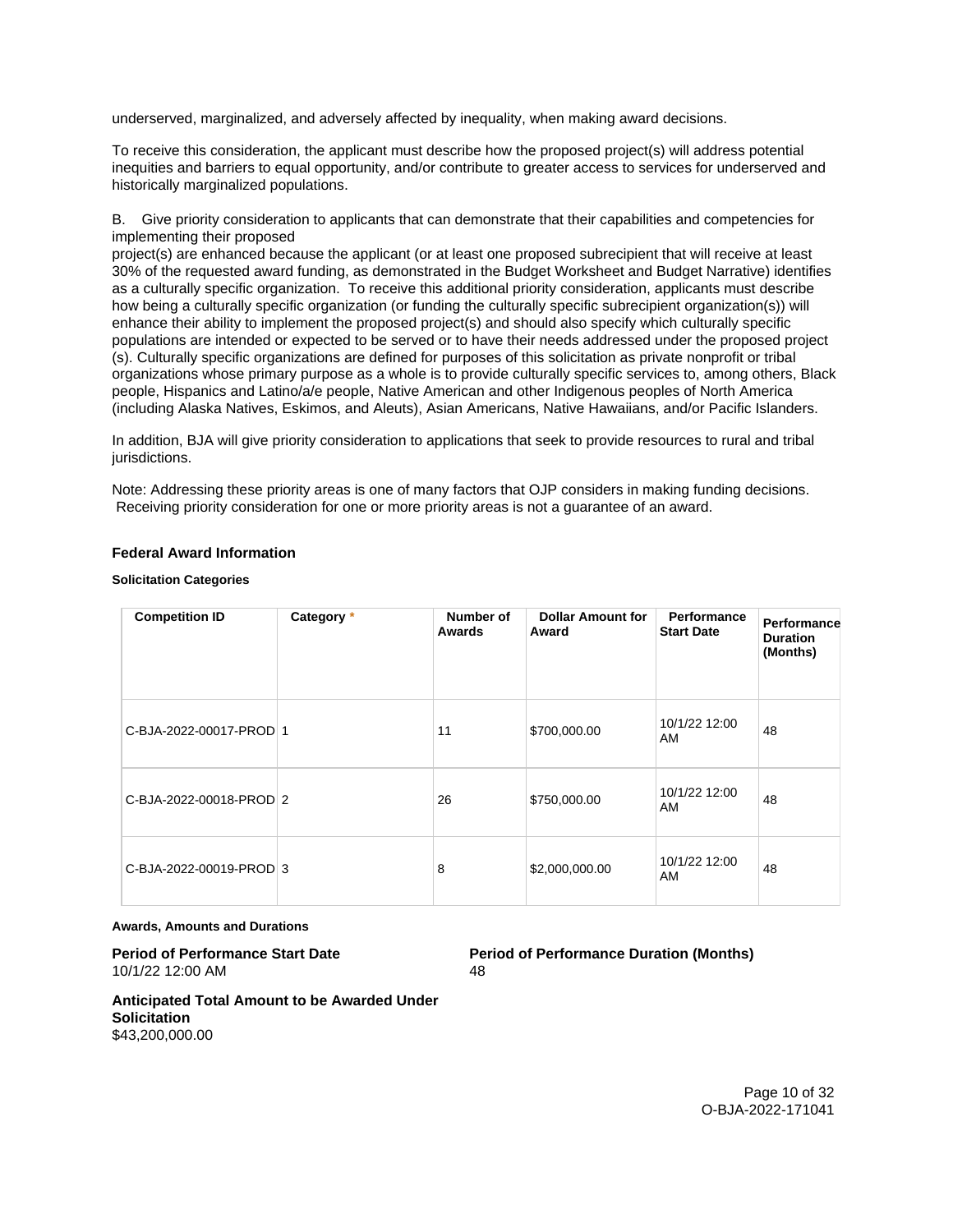### <span id="page-10-0"></span>**Continuation Funding Intent**

BJA may, in certain cases, provide additional funding in future years to awards made under this solicitation, through continuation awards. OJP will consider, among other factors, OJP's strategic priorities, a recipient's overall management of the award, and the award funded work's progress, when making continuation award decisions.

#### **Availability of Funds**

This solicitation, and awards (if any are made) under this solicitation, are subject to the availability of appropriated funds and to any modifications or additional requirements that may be imposed by the agency or by law. In addition, nothing in this solicitation is intended to, and does not, create any right or benefit, substantive or procedural, enforceable at law or in equity by any party against the United States, its departments, agencies, or entities, its officers, employees, or agents, or any other person.

### **Types of Awards**

BJA expects to make awards under this solicitation as grants. See the "Administrative, National Policy, and Other Legal Requirements" section of the [OJP Grant Application Resource Guide](https://www.ojp.gov/funding/apply/ojp-grant-application-resource-guide#administrative) for a brief discussion of important statutes, regulations, and award conditions that apply to many (or in some cases, all) OJP grants.

#### **Financial Management and System of Internal Controls**

Award recipients and subrecipients (including recipients or subrecipients that are pass-through entities) must, as described in the Part 200 Uniform Requirements as set out at 2 C.F.R. 200.303, comply with standards for financial and program management. See [OJP Grant Application Resource Guide](https://www.ojp.gov/funding/apply/ojp-grant-application-resource-guide#fm-internal-controls) for additional information.

#### **Budget Information**

The budget must explicitly describe how the proposed budget items directly apply to the program design and how they will assist the applicant in meeting the program objectives. In addition to allowable costs identified in the DOJ Grants Financial Guide, award funds may not be used for the following:

- Prizes, rewards, entertainment, trinkets, or any other monetary incentives
- Client stipends
- Gift cards
- Vehicle purchases
- Food and beverages

Applicants should estimate the costs of travel and accommodations for three team members to attend up to two BJA-approved conferences or trainings during the grant period. All expenses must be reasonable, allowable, and necessary to the project. The estimates must provide a breakdown of all costs and adhere to the federal per diem. For federal per diem rates, see: [https://www.gsa.gov/travel/plan-book/per-diem-rates.](https://www.gsa.gov/travel/plan-book/per-diem-rates)

The use of BJA grant funds for unmanned aircraft systems (UAS)/unmanned aircraft vehicles (UAV) and/or any accompanying accessories to support such UAS/UAV devices/systems, etc., is unallowable.

Federal funds may also not be used for replacing (supplanting) nonfederal dollars that are appropriated for the same purpose. For a definition of "supplanting," visit: [https://ojp.gov/grants101/definitions.htm.](https://www.ojp.gov/funding/grants101/definitions)

### **Cost Sharing or Matching Requirement**

This solicitation requires a 25 percent cash or in-kind match. Federal funds awarded under this solicitation may not cover more than 25 per cent of the total costs of the project being funded. An applicant must identify the source of the 25 percent non-federal portion of the total project costs and how it will use match funds. If a successful applicant's proposed match exceeds the required match amount, and OJP approves the budget, the total match amount incorporated into the approved budget becomes mandatory and subject to audit. ("Match" funds may be used only for purposes that would be allowable for the federal funds.) Recipients must satisfy this

> Page 11 of 32 O-BJA-2022-171041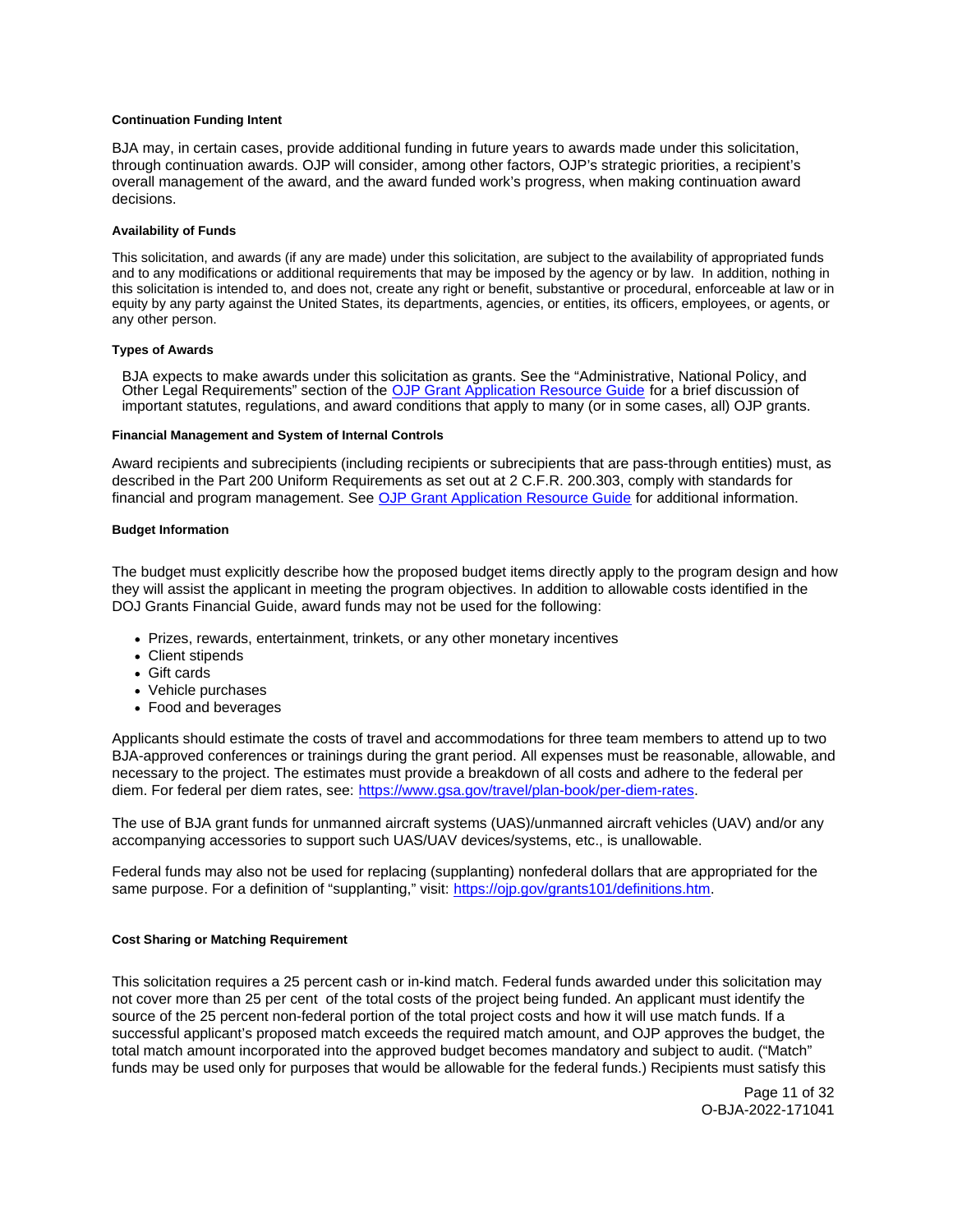<span id="page-11-0"></span>match requirement with cash or in-kind match. The formula for calculating match is:

 $Federal Award Amount = Adjusted (Total) Project Costs$ Federal Share Percentage

Required Recipient's Share Percentage x Adjusted Project Cost = Required Match

Example: 90%/10% match requirement: for a federal award amount of \$500,000, calculate match as follows:

 $$500,000 = $555,555$  10% x \$555,555 = \$55,555 match 90%

Example: 75%/25% match requirement: for a federal award amount of \$350,000, calculate match as follows:

 $$350,000 = $466,667$  25% x \$466,667 = \$116,667 match 75%

Example: 50% match requirement: for a federal award amount of \$350,000, calculate match as follows:

 $$350,000 = $700,000$  50% x \$700,000 = \$350,000 match 50%

See the [OJP Grant Application Resource Guide](https://www.ojp.gov/funding/apply/ojp-grant-application-resource-guide#cost-sharing) for additional information on this match requirement. For stepby-step instructions for entering match amounts in the budget, see the [Budget Summary Match Guide.](https://justicegrants.usdoj.gov/sites/g/files/xyckuh296/files/media/document/budget-summary-match-guide.pdf)

#### **Pre-agreement Costs (also known as Pre-award Costs)**

See the [OJP Grant Application Resource Guide](https://www.ojp.gov/funding/apply/ojp-grant-application-resource-guide#pre-agreement-costs) information on Pre-agreement Costs (also known as Pre-award Costs).

#### **Limitation on Use of Award Funds for Employee Compensation: Waiver**

See the [OJP Grant Application Resource Guide](https://www.ojp.gov/funding/apply/ojp-grant-application-resource-guide#limitation-use-award) information on Limitation on Use of Award Funds for Employee Compensation; Waiver.

### **Prior Approval, Planning, and Reporting of Conference/Meeting/Training Costs**

See the [OJP Grant Application Resource Guide](https://www.ojp.gov/funding/apply/ojp-grant-application-resource-guide#prior-approval) for information on Prior Approval, Planning, and Reporting of Conference/Meeting/Training Costs.

### **Costs Associated with Language Assistance (if applicable)**

See the [OJP Grant Application Resource Guide](https://www.ojp.gov/funding/apply/ojp-grant-application-resource-guide#costs-associated) for information on Costs Associated with Language Assistance.

### **Costs Associated with Recovery Support Services (if applicable)**

Applicants are encouraged to provide recovery support services, which include transitional or recovery housing and peer recovery support, to active participants in their drug court programs, but no more than 25 percent of the total budget may be used for these services. In particular, applicants are encouraged to consider strategies to ensure access to MAT, consistent housing, and peer and family support. For more information on recovery support services, visit: [https://ndcrc.org/wpcontent/uploads/2022/01/Examples\\_and\\_Definitions\\_of\\_Recovery\\_Support\\_Services.pdf.](https://ndcrc.org/wp-content/uploads/2022/01/Examples_and_Definitions_of_Recovery_Support_Services.pdf) 

### **Eligibility Information**

For eligibility information, see the title page.

For information on cost sharing or match requirements, see Federal Award Information.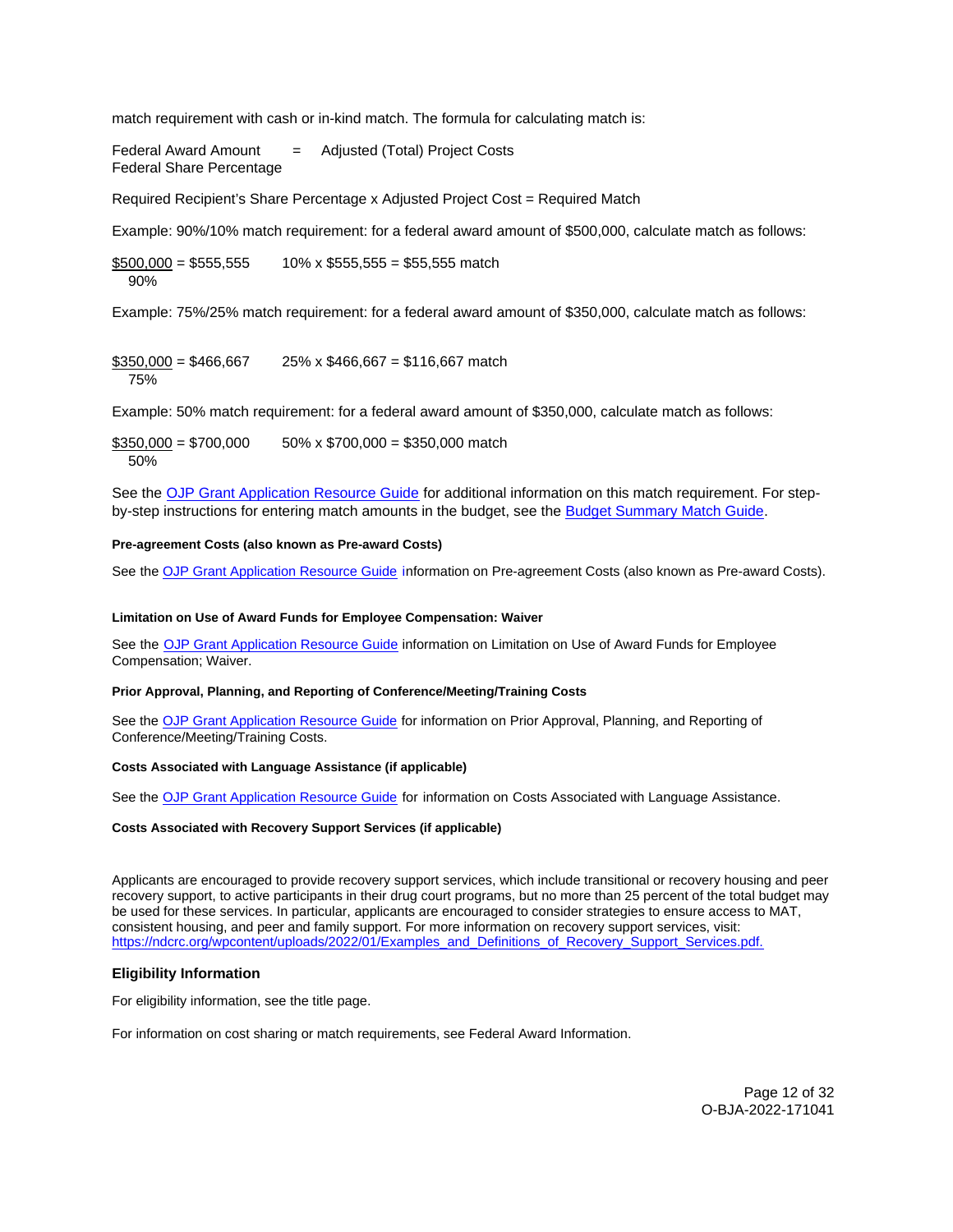### <span id="page-12-0"></span>**Application and Submission Information**

The following application elements **must** be included in the application submission for an application to meet the basic minimum requirements to advance to peer review and receive consideration for funding:

- Proposal Abstract.
- Proposal Narrative,
- Budget Worksheet and Budget Narrative (web-based form)
- Time Task Plan

See the "Application Elements and Formatting Instructions" section of the [OJP Grant Application Resource Guide](https://www.ojp.gov/funding/apply/ojp-grant-application-resource-guide#application-elements) for information on what happens to an application that does not contain all the specified elements or that is nonresponsive to the scope of the solicitation.

### **Information to Complete the Application for Federal Assistance (SF-424)**

The SF-424 must be submitted in [Grants.gov](https://Grants.gov). It is a required standard form used as a cover sheet for submission of pre- applications, applications, and related information. See the [OJP Grant Application Resource Guide](https://www.ojp.gov/funding/apply/ojp-grant-application-resource-guide#complete-application) for additional information on completing the SF-424.

In Section 8F of the SF-424, please include the name and contact information of the individual **who will complete the application in JustGrants**. JustGrants will use this information (email address) to assign the application to this user in JustGrants.

**Intergovernmental Review:** This solicitation ("funding opportunity") **is not** subject to [Executive Order 12372.](https://www.archives.gov/federal-register/codification/executive-order/12372.html) (In completing the SF-424, an applicant is to answer question 19 by selecting the response that the "Program is not covered by E.O. 12372.")

### **Standard Applicant Information (JustGrants 424 and General Agency Information)**

The Standard Applicant Information section of the JustGrants application is pre-populated with the SF-424 data submitted in [Grants.gov.](https://Grants.gov) The applicant will need to review the Standard Applicant Information in JustGrants and make edits as needed. Within this section, the applicant will need to: add zip codes for areas affected by the project; confirm its Authorized Representative; and verify and confirm the organization's unique entity identifier, legal name, and address.

### **Proposal Abstract**

A proposal abstract (no more than 400 words) summarizing the proposed project including the purpose of the project, primary activities, expected outcomes, the service area, intended beneficiaries and subrecipients (if known), will be completed in the JustGrants web-based form. This abstract should be written in the third person and will be made publicly available on the OJP website if the project is awarded. Proposal abstracts should be: single-spaced, using a standard 12-point Times New Roman font with 1-inch margins. They must also clearly describe the following for each court:

Category of funding requested: Category 1: Planning and Implementation, Category 2: Enhancement, Category 3: Statewide

Whether applicant is seeking priority consideration. If the applicant is seeking priority consideration, the applicant must provide the following information:

- Which priority consideration is it applying for—1(A), 1(B), or both?
- Note on what pages in the program narrative the applicant provides documentation of its plan to respond to the priority consideration.
- For applicants seeking priority consideration 1 (B), note the subawardee who is proposed to receive the funding and the amount of funds proposed.
- Note if the applicant is a rural or tribal jurisdiction seeking priority consideration

Whether the court is pre-or post-adjudication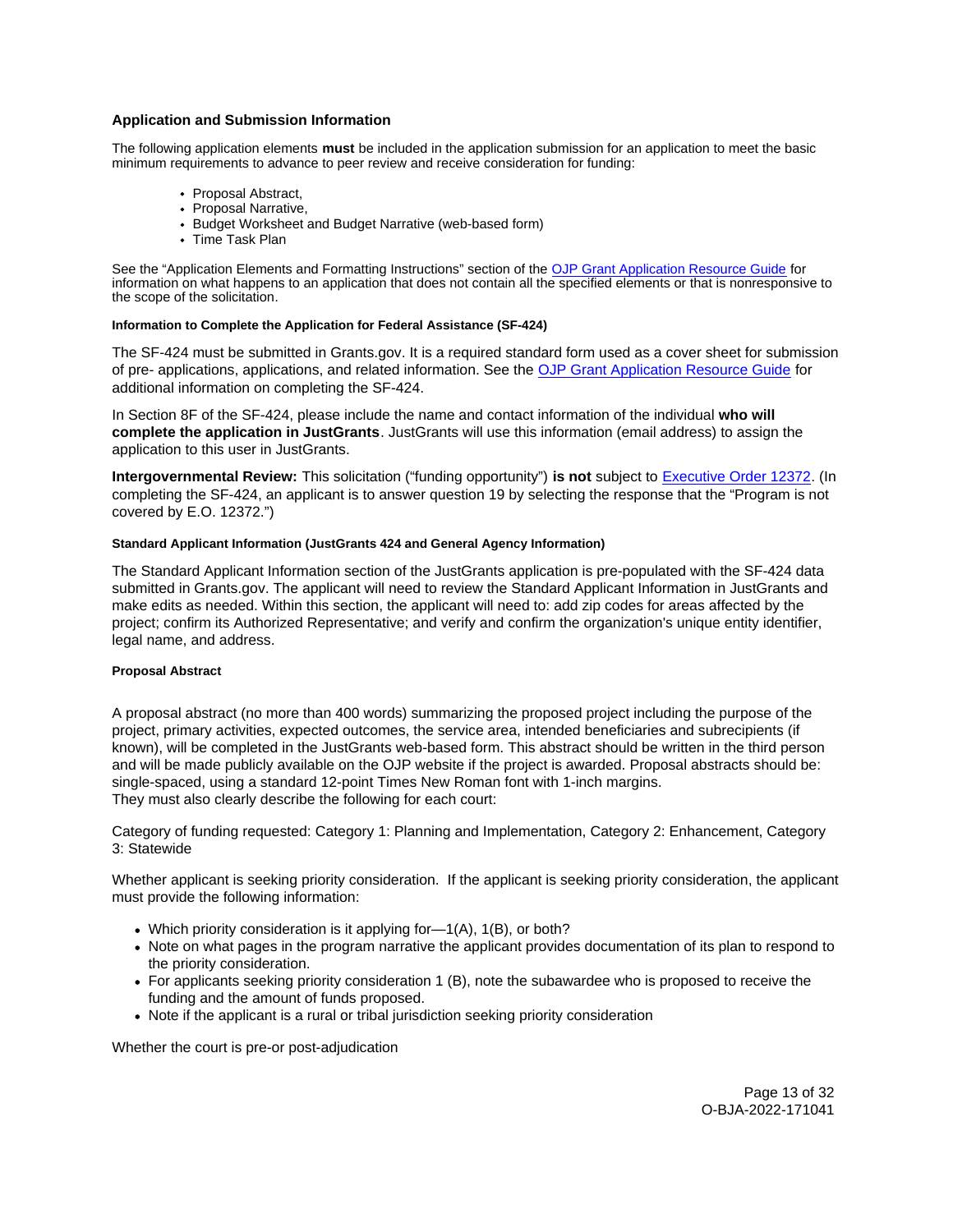<span id="page-13-0"></span>Type of drug court(s) for which funds are requested: ADC, co-occurring substance use and mental health disorder court, DWI/DUI court, or THWC

If requesting to fund activities for any of the four court types in combination with a VTC docket or to include veteran-related services, please include the amount of funding requested for the ADC and the VTC (e.g., ADC: \$525,000 and VTC: \$225,000).

- State the name, location, and address for the court where the proposed drug court program is or will be operating, and the names and contact information (i.e., email and telephone number) for the designated drug court judge and coordinator.
- State the total federal amount requested for the duration of the grant. This total amount should be the same amount listed on the SF-424 form and in the required budget attachment. (Note: The total amount of federal funds being requested should not exceed the category's grant maximum.)
- State the total number of participants proposed to receive services with these grant funds over the life of the grant period. Identify the minimum, maximum, and average length of program participation.
- Briefly describe the target population and affirm whether the jurisdiction has access to MAT services.
- Briefly describe the plan to provide treatment and services to reduce opioid, stimulant, and other substance abuse use or misuse.
- Indicate which of the NADCP's Adult Drug Court Best Practice Standards will be addressed and the associated page numbers where each item is discussed in the application.
- Indicate whether the jurisdiction is leveraging any other federal funding sources (e.g., Second Chance Act, Comprehensive Opioid, Stimulant and Other Substance Abuse Program, Coordinated Tribal Assistance Solicitation, Justice Reinvestment, or Justice Assistance Grant Program) to support the drug court.
- Indicate whether the applicant jurisdiction has an active drug court grant with OJP, the Substance Abuse and Mental Health Services Administration, or the Office of Juvenile Justice and Delinquency Prevention (include grant number).

The proposal abstract should be submitted as an attachment in JustGrants and will not count against the page limit for the proposal narrative.

### **Proposal Narrative**

The proposal narrative should be submitted as an attachment in JustGrants. The attached document should be double-spaced, using a standard 12-point font; have no less than 1-inch margins; and should not exceed 20 pages. Pages should be numbered and submitted as an attachment. If the proposal narrative fails to comply with these length restrictions, BJA may consider such noncompliance in peer review and in final award decision.

The following sections must be included as part of the proposal narrative:

# a. Description of the Issue (20%)

Within this section, the applicant should explain its inability to fund the program adequately without federal assistance. For each category, the applicant must provide verified sources for the data that support the description of the issue (i.e., U.S. Census or other federal, state, and local databases).

# **Category 1: Planning and Implementation Applicants**

Describe the nature and scope of substance use for individuals in the jurisdiction, including criminal justice contacts. Include data on race, ethnicity, age, gender, arrest volume (i.e., specifics of the general arrestee population, including the percentage screened for drug court and what percentage of those are admitted into drug court), and crime patterns for adult defendants.

Explain the problems with the current court's response to cases involving substance use; identify how and to what extent the proposed program will address the current arrest volume; and describe how the current number of treatment slots meets the needs of anticipated referrals. Describe current resources and gaps to address the needs of persons to be served.

Describe the proposed target population, including the criminogenic risk levels (high, medium, low), substance use disorder treatment and recovery needs, and the average jail or prison sentence that potential participants

> Page 14 of 32 O-BJA-2022-171041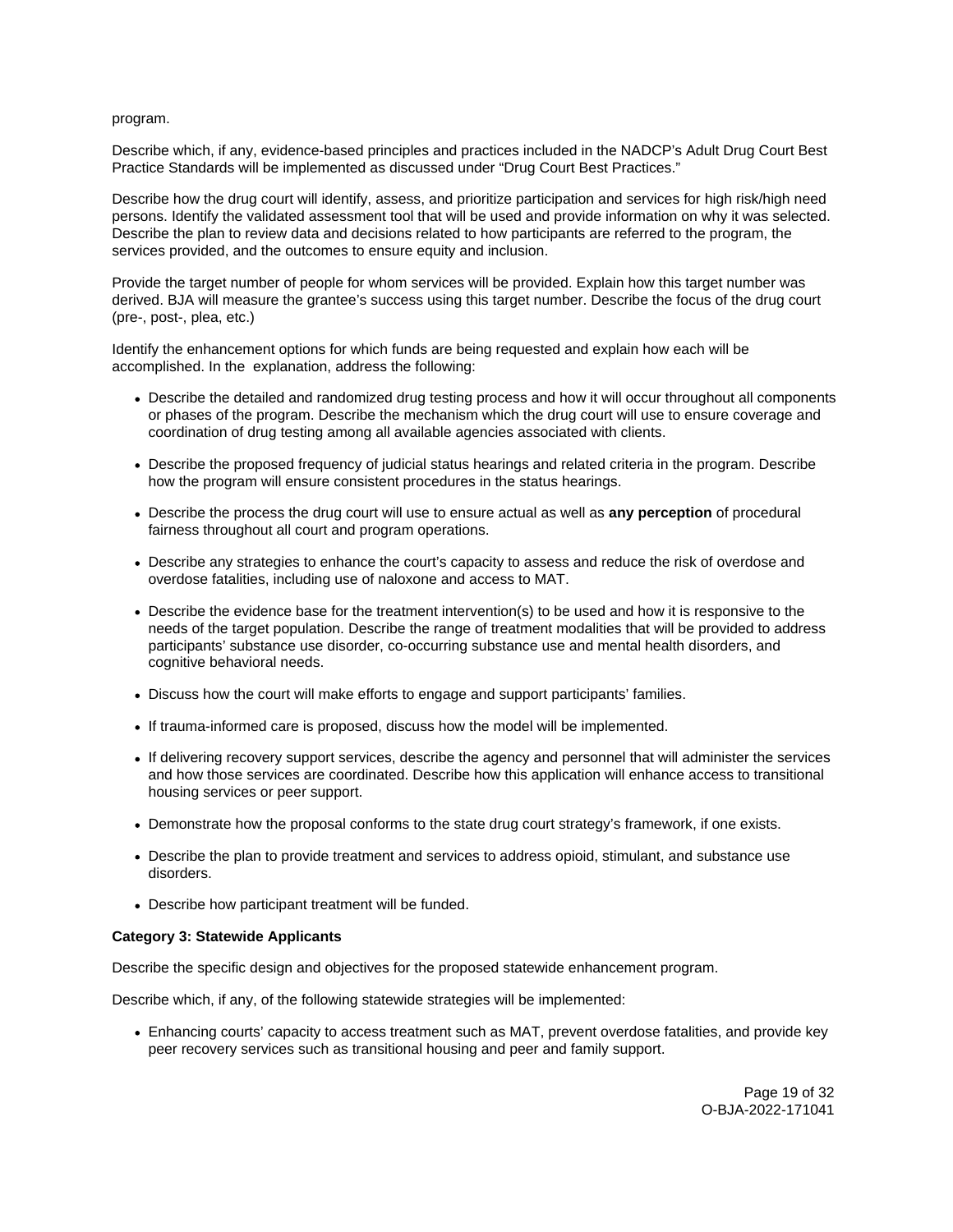- Implementing best practice standards and fidelity assessments.
- Expanding courts' capacity to divert nonviolent individuals with substance use disorders from incarceration.
- Developing or enhancing a statewide TTA program and/or strategy for operational drug court teams.
- Enhancing data and research capacity.
- Making subawards to local courts.

Describe which, if any, evidence-based principles and practices included in the NADCP's Adult Drug Court Best Practice Standards will be implemented and how the proposed use of funds will assist in their implementation. If the state is proposing to increase or improve implementation of its own state standards, describe those standards and how they will be implemented.

Describe any current statewide, data-driven drug court strategy. Describe the plan to expand court capacity to divert nonviolent individuals with substance use disorders from incarceration that includes state or local implementation of new drug courts and/or scaling up existing drug courts to better meet the existing and eligible defendant population that is high risk/high need. If relevant, describe how this proposal will assist in implementing that state strategy.

Describe the state's current strategy and process for coordinating TTA to drug courts statewide. If relevant, detail how the state will assess, implement, and monitor drug courts' TTA needs. Plans may include support from BJA's TTA providers (e.g., National Association of Drug Court Professionals, Center for Court Innovations, and Tribal Law and Policy Institute) that offer no cost training to support state training activities.

Describe how the applicant will address gaps in transitional housing, peer support, and other key recovery support services. Describe how the program will enhance family support services for drug court participants.

Describe how the state will enhance local courts' capacity to assess and reduce the risk of overdose and overdose fatalities including use of naloxone and access to MAT.

For applications seeking to make subawards to local courts, provide the following information:

- Describe the detailed and randomized drug testing process and how it will occur throughout all components or phases of the program. Describe the mechanism which the program will use to ensure coverage and coordination of drug testing among all available agencies associated with clients.
- Describe the proposed frequency of judicial status hearings and related criteria in the program. Describe how the program will ensure consistent procedures in the status hearings.
- Describe the process the state will use to ensure a perception of procedural fairness throughout all court and program operations.
- Describe the state's plan for sustaining drug court programming after federal funding has ended.
- c. Capabilities and Competencies (20%)

If the applicant is seeking priority consideration under Priority 1 (B), it should describe within this section how being a culturally specific organization (or funding a culturally specific subrecipient organization at a minimum of 30% of the project budget) will enhance its ability to implement the proposed project(s) and should also specify which culturally specific populations are intended or expected to be served or have their needs addressed under the proposed project(s).

### **Category 1: Planning and Implementation Applicants**

Indicate whether the current drug court team members have received the BJA drug court foundational training or a training through another opportunity. If not, describe any training received or planning completed. For information on BJA's training, visit: [https://www.ndci.org/resource/training/foundational-training/.](https://www.ndci.org/resource/training/foundational-training/)

> Page 20 of 32 O-BJA-2022-171041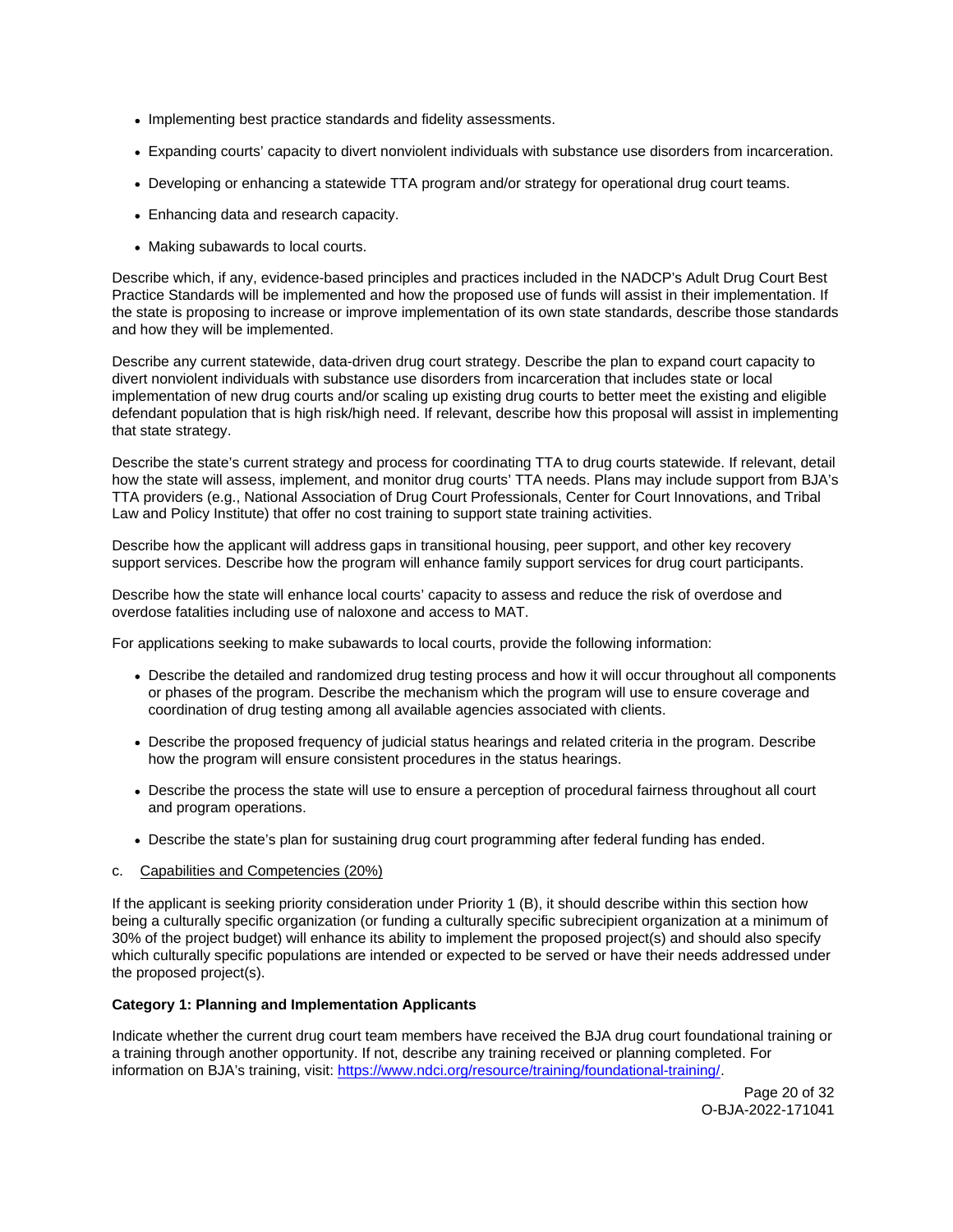Identify each member of the drug court team and briefly describe their role and responsibilities. Key team members must include a judge, prosecutor, defense attorney, treatment provider, researcher/evaluator/management information specialist, and drug court coordinator. Another member can be a case management coordinator to support provision of key services including treatment, recovery support, peer support, housing, and family support services.

Indicate whether the team includes members from local law enforcement and probation departments. If applicable, describe the roles of these members as related to staffing attendance, home visits, and court appearances.

Attach an MOU signed by each key drug court team member with the responsibilities outlined for each as discussed under "Memorandum of Understanding Signed by Key Drug Court Team Members."

Attach the job descriptions and résumés/CVs of key staff that are consistent with the description of the applicant's capabilities and competencies.

Describe how effective communication and coordination among the team members will be implemented throughout the program period (48 months).

Describe any research partners or analytical staff who will support data collection, analysis, and research, including their role and goals for their support. Describe how they will support equity and inclusion in access to program services, effective targeting and implementation fidelity, and program evaluation.

Describe the drug court program's proposed treatment and recovery support partners and the history of these partnerships. Describe how the court will ensure these substance use disorder treatment providers will use evidence-based treatment services, including MAT.

### **Category 2: Enhancement Applicants**

Identify each drug court team member who will have a significant role in implementing the enhancement and describe their role, responsibilities, and qualifications to ensure success of the proposed enhancement program. Key team members must include a judge, prosecutor, defense attorney, treatment provider, researcher/evaluator/ management information specialist, community supervision representative, and drug court coordinator. Another member can include a case management coordinator to support provision of key services including treatment, recovery support, peer support, housing, and family support services.

Identify personnel other than the team members who are critical to the enhancement program's successful implementation and discuss their roles, responsibilities, and qualifications. Discuss the organizational capabilities or competencies that will directly impact the ability to successfully implement the proposed enhancement.

Describe the drug court program's proposed treatment and recovery support partners, the history of the partnerships, and how the court will ensure that these substance use disorder treatment providers use evidencebased treatment services and monitor the quality and effectiveness of service delivery.

Describe any research partners or analytical staff who will support data collection, analysis, and research, including their role and goals for their support. Describe how they will support equity and inclusion in access to program services, effective targeting and implementation fidelity, and program evaluation.

Attach an MOU signed by each key team member, with the responsibilities outlined for each.

### **Category 3: Statewide Applicants**

Identify the personnel who are critical to the program's successful implementation and discuss their roles, responsibilities, and qualifications. Discuss the organizational capabilities or competencies that will directly impact the ability to successfully implement the proposed enhancement and/or coordination of a state-based TTA program.

Describe any needed support from BJA and its national partners to implement the project, including efforts to

Page 21 of 32 O-BJA-2022-171041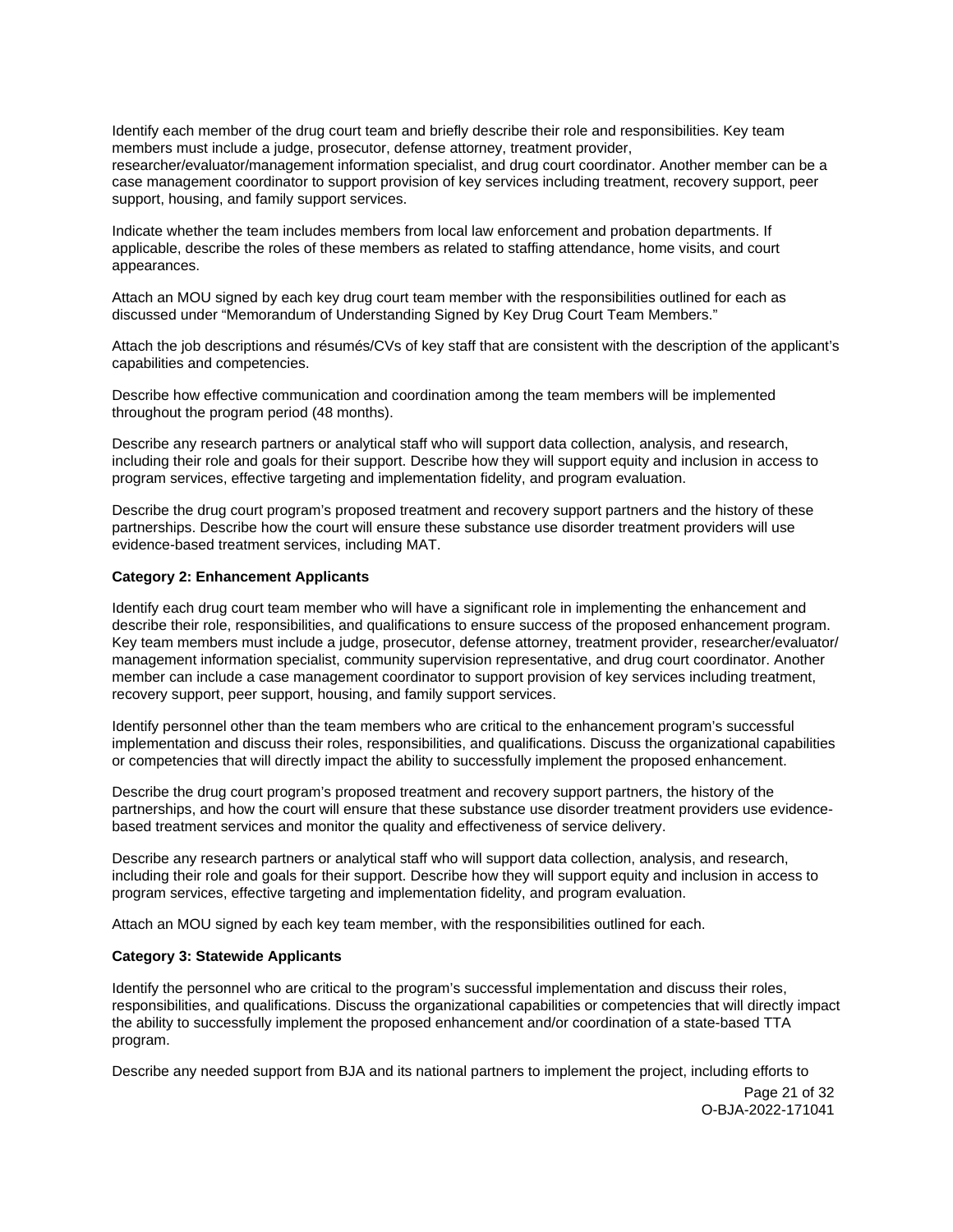train drug court staff and partners, collect data and conduct analysis, audit fidelity of the courts, enhance practices or access to treatment such as MAT and recovery support services, or support national recidivism studies.

Describe any research partners or analytical staff who will support data collection, analysis, and research, including their role and goals for their support. Describe how they will support equity and inclusion in access to program services, effective targeting and implementation fidelity, and program evaluation.

For applications seeking to plan and implement new drug courts and/or scale up existing drug courts:

- Identify each drug court team member who will have a significant role in implementing the drug court program. Describe their role, responsibilities, and qualifications to ensure success of the proposed strategy. Key drug court team members must include a judge, prosecutor, defense attorney, treatment provider, researcher/evaluator/management information specialist, community supervision representative, and drug court coordinator.
- Identify personnel other than the team members who are critical to the program's successful implementation and/or enhancement and discuss their roles, responsibilities, and qualifications. Discuss the organizational capabilities or competencies that will directly impact the ability to successfully implement the proposed application.
- Describe the drug court program's proposed treatment partners, the history of the partnerships, and how the court will ensure that these substance use disorder treatment providers use evidence-based treatment services and monitor the quality and effectiveness of service delivery.
- Indicate whether the drug court team members have received the BJA drug court foundational training or a training through another opportunity. If not, describe any training received or planning completed.
- Describe how effective communication and coordination among the team members will be implemented throughout the program period.
- Indicate whether the drug court team does or will include members from local law enforcement and probation departments. If applicable, describe the roles of these members as related to staffing attendance, home visits, and court appearances.
- Attach an MOU signed by each key drug court team member, with the responsibilities outlined for each.
- d. Plan for Collecting the Data Required for this Solicitation's Performance Measures (15%)

The applicant must describe its current ability to collect and analyze client-level demographic, performance, and outcome data and to conduct regular assessments of program service delivery and performance. All applicants must indicate their willingness and ability to report the data through BJA's Performance Measurement Tool (PMT) as well as identify the person responsible for collecting the data. Statewide applicants are expected to report on behalf of their subawardees. In addition, grantees are expected to map community resources to support their programs, conduct or support evaluation of the programs, and to be able to assess equity and inclusion in their programs.

### **Categories 1 and 2**

Describe the steps the drug court will take to develop a performance management and evaluation plan. The plan should include strategies to collect data, review data, and use data to improve program performance, and it should discuss how the drug court will work with an evaluator when appropriate. Describe the program's screening tool and referral process to ensure that participants screened and referred to the court mirror the jurisdiction's substance abuse arrestee percentages.

Describe the process and who will be responsible for the quarterly reviews of the actual number of participants served using grant funds as compared to the target number of participants to be served. The time task plan should reflect when and how the jurisdiction plans to reach that capacity and should be

> Page 22 of 32 O-BJA-2022-171041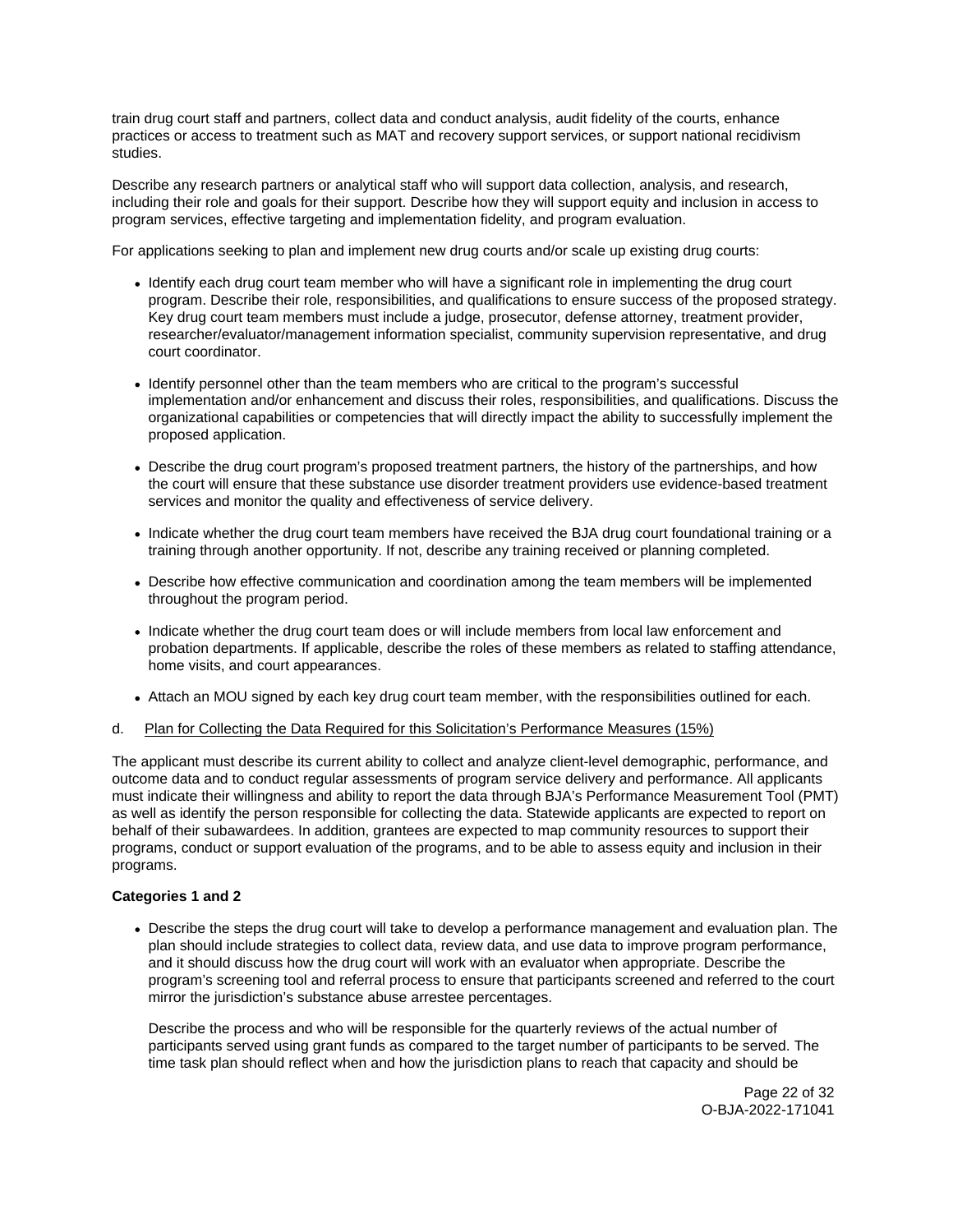<span id="page-22-0"></span>measured on a quarterly basis.

- Provide a community reintegration or continued care strategy detailing services to assist program graduates as they reintegrate into the community. The applicant should emphasize client access to drug-free or transitional housing. If applicable, the applicant is encouraged to consider and describe how its state's planned Medicaid expansion, as allowed under the Patient Protection and Affordable Care Act, will increase future program capacity or sustainability.
- Provide a sustainability plan detailing how the adult drug court operations will be maintained after federal assistance ends. The sustainability plan should describe how current collaborations and evaluations will be used to leverage ongoing resources. BJA encourages the applicant to ensure sustainability by coordinating with local, state, and other federal resources such as the Edward Byrne Memorial Justice Assistance Grant [\(JAG\) Program | Overview | Bureau of Justice Assistance \(ojp.gov\) w](https://bja.ojp.gov/program/jag/overview)hich has purpose areas to support court services and substance use disorder treatment.

### **Category 3: Statewide Applicants**

- Provide a plan detailing how the enhancement activities will be managed and evaluated.
- Describe who will be responsible for the quarterly reporting of the number and type(s) of state-based TTA services.
- Describe how the enhancement efforts will be maintained after federal assistance ends and how current collaborations and evaluations will be used to leverage ongoing resources.
- Support efforts at the state level to collect and share key data in the state's drug courts to support evaluations of the efficacy of drug courts in reducing recidivism rates.

Note: Applicants are **not** required to submit performance data with the application. Rather, performance measure information is included as an alert that successful applicants will be required to submit performance data as part of each award's reporting requirements.

OJP will require each successful applicant to submit regular performance data that show the completed work's results. The performance data directly relate to the goals, objectives, and deliverables identified in the "Goals, Objectives, and Deliverables" section. Applicants can visit OJP's performance measurement page at [www.ojp.gov/performance](https://www.ojp.gov/performance) for an overview of performance measurement activities at OJP.

BJA will require award recipients to submit performance measure data in the PMT and separately submit a semiannual performance report in JustGrants. BJA will provide further guidance on the post-award submission process, if selected for award.

### **Note on Project Evaluations**

An applicant that proposes to use award funds through this solicitation to conduct project evaluations must follow the guidance in the "Note on Project Evaluations" section in the OJP Grant Application Resource Guide.

### **Goals, Objectives, Deliverables, and Timeline**

Applicants will submit the ADC Discretionary Grant Program goals, objectives, deliverables, and timelines in the JustGrants Web-based form.

### **Budget and Associated Documentation**

Budget narratives should demonstrate cost effectiveness in relation to potential alternatives and the objectives of the program. The total amount being requested must be identified on the SF-424 and program abstract. Applicants must submit the Budget Worksheet and Budget Narrative in the web-based form.

### **Budget Worksheet and Budget Narrative (Web-based Form)**

Page 23 of 32 O-BJA-2022-171041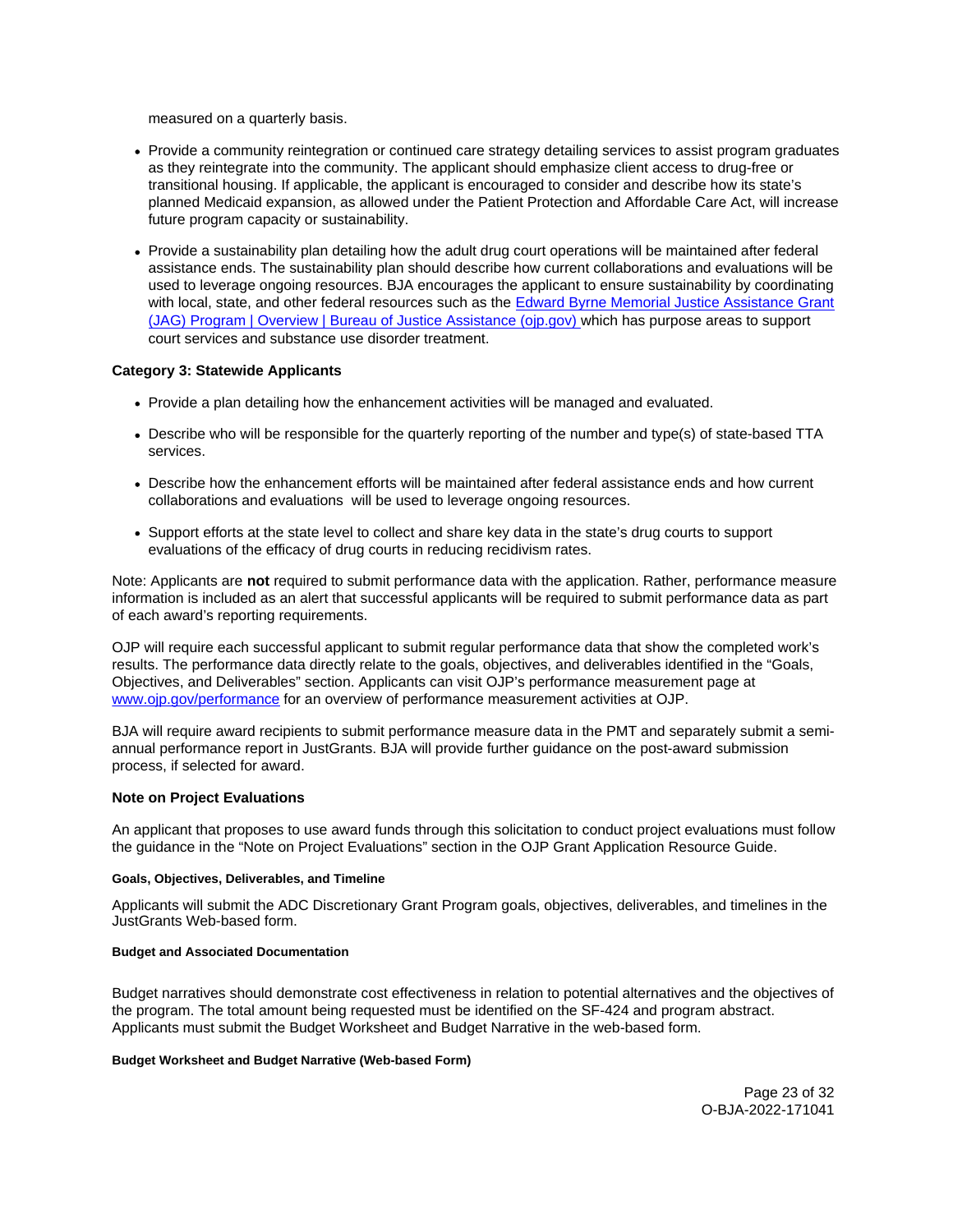<span id="page-23-0"></span>The applicant will complete the JustGrants web-based budget form. See the [OJP Grant Application Resource](https://www.ojp.gov/funding/apply/ojp-grant-application-resource-guide#budget-prep)  [Guide](https://www.ojp.gov/funding/apply/ojp-grant-application-resource-guide#budget-prep) for additional information.

If the applicant is seeking priority consideration under Priority 1(B) based on the identification of at least one proposed subrecipient as a culturally specific organization, the proposed funding for the subrecipient in the webbased budget form must be a minimum of 30% of award funding.

The budget narrative must also describe how the activities that will be funded with the (minimum) 30% of award funding provided to the subrecipient specifically relate to the priority consideration requested under Priority 1(B) and described in the Capabilities and Competencies section of the application.

### **Indirect Cost Rate Agreement (if applicable)**

The applicant will submit its indirect cost rate agreement by uploading it as an attachment in JustGrants. See the [OJP Grant Application Resource Guide](https://www.ojp.gov/funding/apply/ojp-grant-application-resource-guide#budget-prep) for additional information.

### **Financial Management Questionnaire (including applicant disclosure of high-risk status)**

The applicant will download the questionnaire, complete it, and submit it by uploading it as an attachment in JustGrants. See the [OJP Grant Application Resource Guide f](https://www.ojp.gov/funding/apply/ojp-grant-application-resource-guide#fm-internal-controls-questionnaire)or additional information and the link to the questionnaire.

### **Disclosure of Process Related to Executive Compensation**

If applicable, applicants will submit a description of the process used to determine compensation by uploading the document as an attachment in JustGrants. See the "Application Attachments" section of the [OJP Grant](https://www.ojp.gov/funding/apply/ojp-grant-application-resource-guide#application-attachments)  [Application Resource Guide](https://www.ojp.gov/funding/apply/ojp-grant-application-resource-guide#application-attachments) for information.

### **Additional Application Components**

Applicants will attach the additional requested documentation in JustGrants.

### **Tribal Authorizing Resolution**

An application in response to this solicitation may require inclusion of tribal authorizing documentation as an attachment. If applicable, the applicant will submit the tribal authorizing documentation by uploading it as an attachment in JustGrants. See the [OJP Grant Application Resource Guide](https://www.ojp.gov/funding/apply/ojp-grant-application-resource-guide#tribal-authorizing-resolution) for information on tribal authorizing resolutions.

### **Research and Evaluation Independence and Integrity Statement**

If an application proposes research (including research and development) and/or evaluation, the applicant must demonstrate research/evaluation independence and integrity, including appropriate safeguards, before it may receive award funds. The applicant will submit documentation of its research and evaluation independence and integrity by uploading it as an attachment in JustGrants. For additional information, see the [OJP Grant](https://www.ojp.gov/funding/apply/ojp-grant-application-resource-guide#research-evaluation)  [Application Resource Guide.](https://www.ojp.gov/funding/apply/ojp-grant-application-resource-guide#research-evaluation)

### **State Substance Abuse Agency Director or Designee Letter (recommended)**

Nontribal applicants are encouraged to include a letter from the State Substance Abuse (SSA) director or designated representative in support of the application and include confirmation that the proposal conforms to the framework of the State Strategy of Substance Abuse Treatment. Applicants will submit the letter by uploading it as an attachment in JustGrants. A listing of SSAs can be found on the Substance Abuse and Mental Health Services Administration's website at: [https://www.samhsa.gov/sites/default/files/ssa-directory.pdf.](http://www.samhsa.gov/sites/default/files/ssa-directory.pdf) 

> Page 24 of 32 O-BJA-2022-171041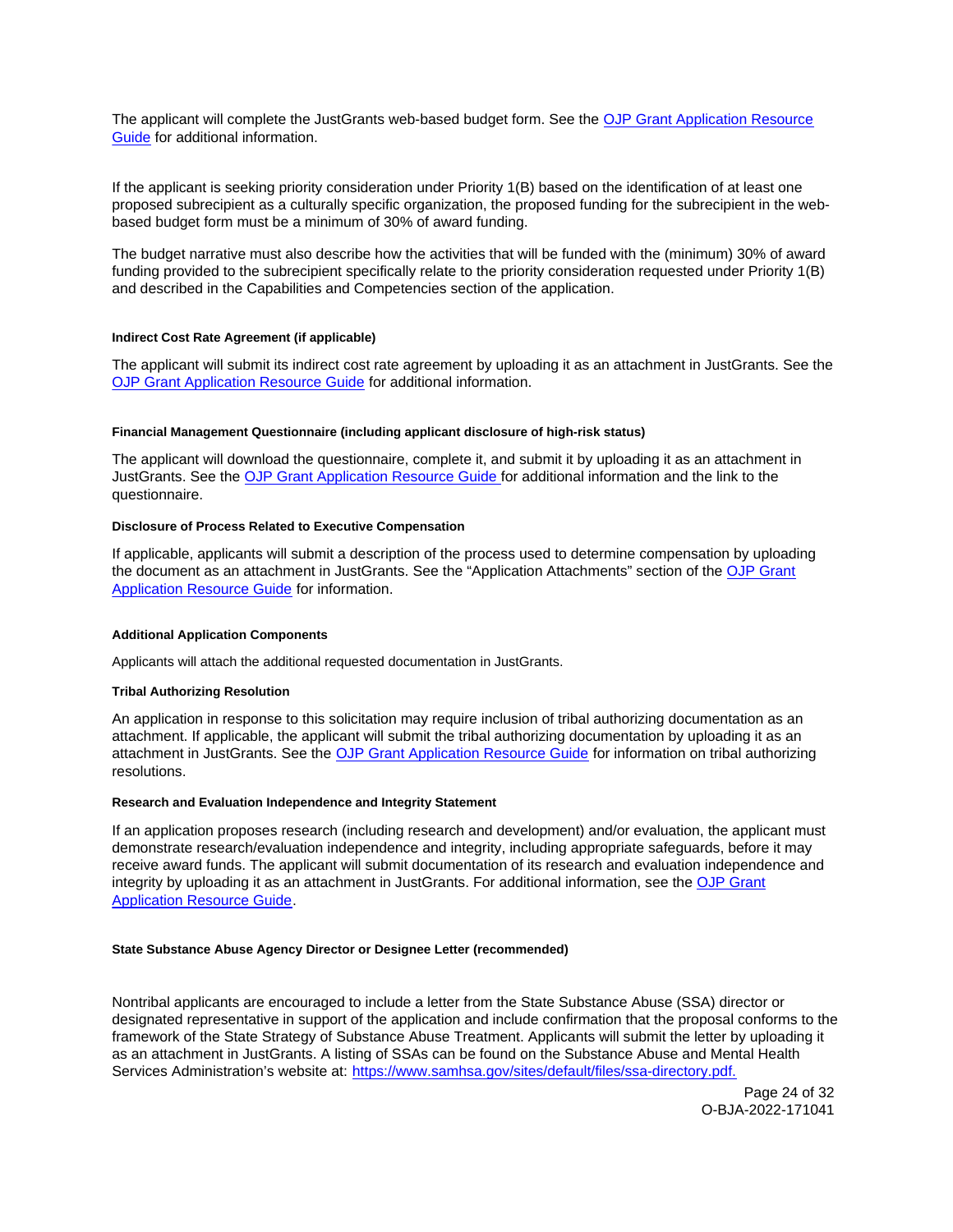#### <span id="page-24-0"></span>**Chief Justice, State Court Administrator, or Designee Letter (recommended)**

Nontribal applicants are encouraged to include a letter from the chief justice of the state's highest court, the state court administrator, or a designee (e.g., the state drug or problem-solving court coordinator) describing how the proposed application would enhance statewide efforts related to drug courts and/or is part of the state's drug court strategy. The letter should be addressed to the BJA Director. Applicants will submit the letter by uploading it as an attachment in JustGrants.

### **Time Task Plan (required)**

A time task plan is required and should outline when the objectives will be met over the program period. It must summarize the major activities, responsible parties, and expected completion dates for the principal tasks required to implement and manage the drug court program. **Applicants must indicate the number of program participants to be served each quarter to demonstrate how they will reach the target number of participants to be served before the end of the grant period.** 

### **Memorandum of Understanding Signed by Key Drug Court Team Members or by a Designated Agency Representative (recommended)**

Attach an MOU signed by either the key drug court team members or by a designated agency representative, with the general responsibilities and expectations for coordination agreed upon by each member. Key drug court team members include a judge, prosecutor, defense attorney, treatment provider, researcher/evaluator, management information specialist, community supervision representative, and drug court coordinator. Applicants will submit the MOU by uploading the document as an attachment in JustGrants.

### **Fiscal Agent Memorandum of Understanding Signed by Applicant and Drug Court Administrator (recommended)**

An entity (i.e., unit of local government or county) applying for funding on behalf of an adult drug court must attach a Fiscal Agent MOU that describes how it will coordinate directly with the drug court for which funding is being sought and reflects agreement it will serve as the fiscal agent. The MOU must address the overall objectives of the drug court program as well as show support for efforts to adhere to the evidence-based program principles included in the NADCP's Adult Drug Court Best Practice Standards and the 10 key components. Note: The drug court administrator is a member of the court program and has authority to make decisions on behalf of the court. Applicants will submit the MOU by uploading it as an attachment in JustGrants.

As is mentioned above, OJP will give priority consideration in award decisions to applications that specify how the project will advance one or more of the following DOJ priorities: the promotion of civil rights, access to justice, support to crime victims, protecting the public from crime and evolving threats, or building trust between law enforcement and the community. Applicants will submit the documentation by uploading it as an attachment in JustGrants.

#### **Disclosures and Assurances**

The applicant will address the following disclosures and assurances.

#### **Disclosure of Lobbying Activities**

Complete and submit the SF-LLL in [Grants.gov.](https://Grants.gov) See the [OJP Grant Application Resource Guide](https://www.ojp.gov/funding/apply/ojp-grant-application-resource-guide#apply) for additional information.

### **DOJ Certified Standard Assurances**

Review and accept the DOJ Certified Standard Assurances in JustGrants. See the OJP Grant Application [Resource Guide](https://www.ojp.gov/funding/apply/ojp-grant-application-resource-guide#administrative) for additional information.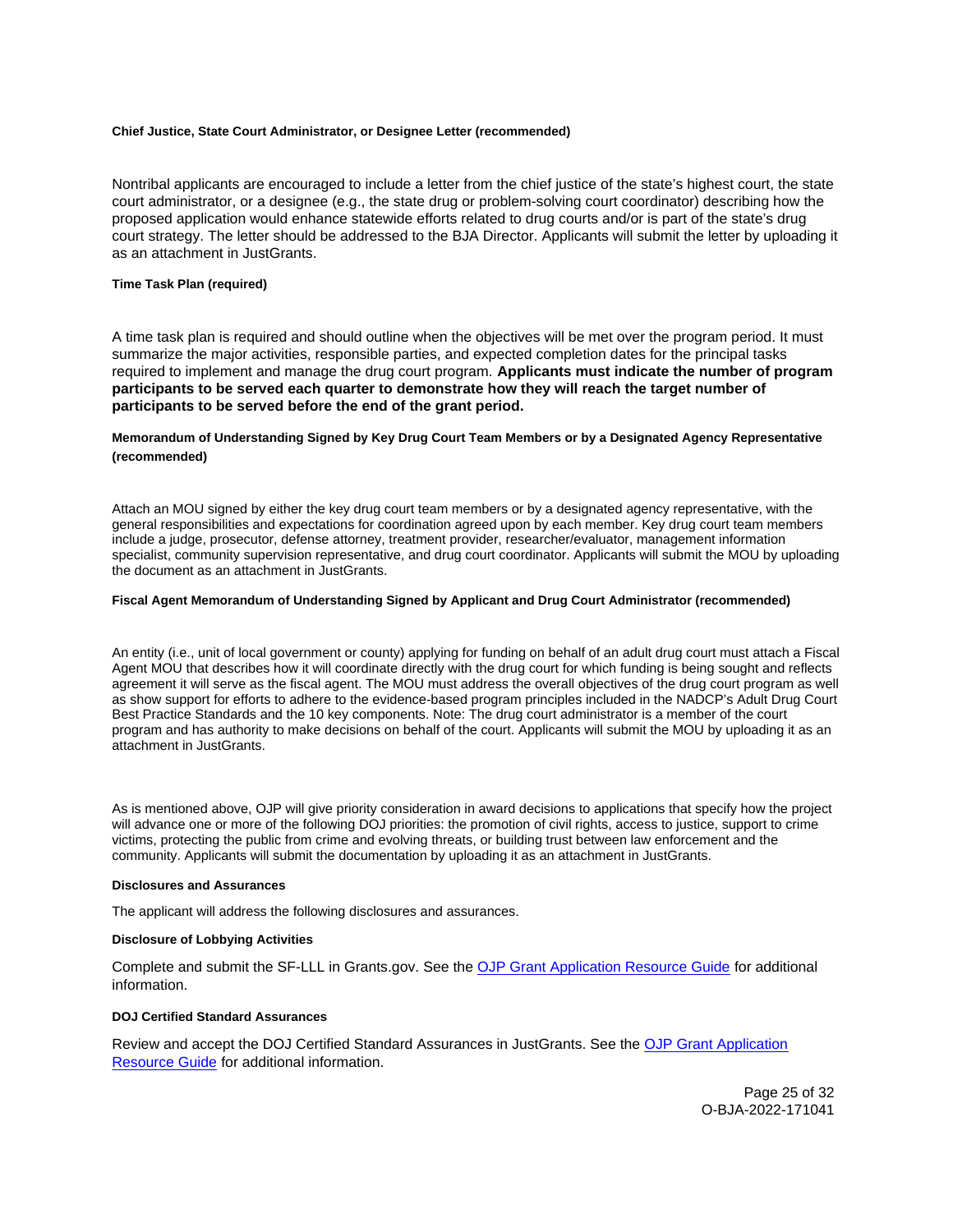### <span id="page-25-0"></span>**Applicant Disclosure of Duplication in Cost Items**

Complete the JustGrants web-based Applicant Disclosure of Duplication in Cost Items form. See the [OJP Grant](https://www.ojp.gov/funding/apply/ojp-grant-application-resource-guide#applicant-disclosure-pending-applications)  [Application Resource Guide](https://www.ojp.gov/funding/apply/ojp-grant-application-resource-guide#applicant-disclosure-pending-applications) for additional information.

### **DOJ Certifications Regarding Lobbying; Debarment, Suspension and Other Responsibility Matters; and Drug-Free Workplace Requirements**

Review and accept the DOJ Certified Certifications Regarding Lobbying; Debarment, Suspension and Other Responsibility Matters; Drug-Free Workplace Requirements; Law Enforcement and Community Policing in JustGrants . See [OJP Grant Application Resource Guide](https://www.ojp.gov/funding/apply/ojp-grant-application-resource-guide#administrative) for additional information.

### **Applicant Disclosure and Justification – DOJ High Risk Grantees (if applicable)**

If applicable, submit the DOJ High Risk Disclosure and Justification as an attachment in JustGrants. A DOJ High Risk Grantee is an award recipient that has received a DOJ High Risk designation based on a documented history of unsatisfactory performance, financial instability, management system or other internal control deficiencies, or noncompliance with award terms and conditions on prior awards, or is otherwise not responsible. See the [OJP Grant Application Resource Guide f](https://www.ojp.gov/funding/apply/ojp-grant-application-resource-guide#applicant-disclosure-justification)or additional information.

### **How to Apply**

Step 1: The applicant must submit the **SF-424** and an **SF-LLL** in [Grants.gov](https://Grants.gov) at [https://www.grants.gov/web/grants/register.html.](https://www.grants.gov/web/grants/register.html)

Step 2: The applicant must then submit the full application including attachments in JustGrants at [JustGrants.usdoj.gov.](https://justicegrants.usdoj.gov/) 

For additional information, see the "How to Apply" section in the [OJP Grant Application Resource Guide](https://www.ojp.gov/funding/apply/ojp-grant-application-resource-guide#apply) and the [DOJ Application Submission Checklist.](https://justicegrants.usdoj.gov/sites/g/files/xyckuh296/files/media/document/appln-submission-checklist.pdf)

### **Submission Dates and Time**

The **SF-424** and the **SF-LLL** must be submitted in [Grants.gov](https://Grants.gov) by **May 20, 2022 8:59 PM**.

(**IMPORTANT**: Please carefully review UEI Transition details under Step 1. of the Submission Information section above).

The **full application** must be submitted in JustGrants on **May 25, 2022 8:59 PM**.

OJP urges applicants to submit their [Grants.gov](https://Grants.gov) and JustGrants submissions prior to the due dates to allow sufficient time to correct errors and resubmit by the submission deadlines if a rejection notification is received. To be considered timely, the **full application** must be submitted in JustGrants by the JustGrants application deadline.

### **Experiencing Unforeseen Technical Issues**

An applicant that experiences unforeseen SAM.gov, [Grants.gov,](https://Grants.gov) or JustGrants technical issues beyond its control that prevent application submission by the deadline, must demonstrate all efforts in requesting technical support in order to submit an application by the deadline. Technical support is available via phone and email to the applicable SAM.gov, [Grants.gov,](https://Grants.gov) or JustGrants support centers or service desks in which an applicant received a ticket number for resolution. If an applicant misses a deadline due to unforeseen technical difficulties, the applicant may request a waiver to submit an application after the deadline. Note: If an applicant does not submit all the required [Grants.gov](https://Grants.gov) forms by the [Grants.gov](https://Grants.gov) deadline, the applicant will not be able to proceed to the JustGrants portion of the application process.

An applicant experiencing technical difficulties with the following systems must contact the associated support

Page 26 of 32 O-BJA-2022-171041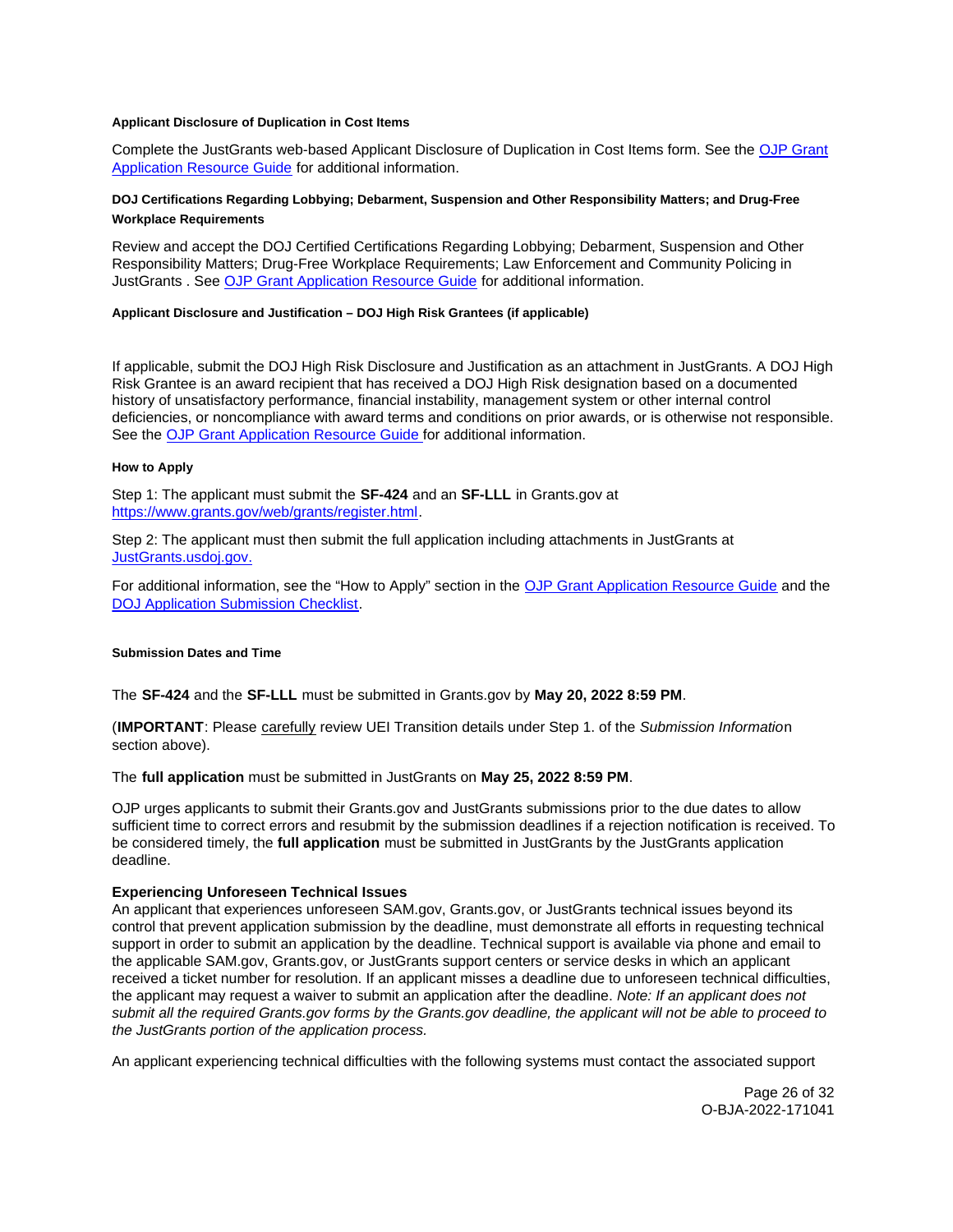<span id="page-26-0"></span>desk indicated below to report the technical issue and receive a tracking number:

- [Grants.gov](https://Grants.gov) contact the Grants.gov Customer Support Hotline
- SAM.gov contact the [SAM Help Desk \(Federal Service Desk\)](https://www.fsd.gov/gsafsd_sp)
- JustGrants contact the JustGrants Support Desk at [JustGrants.Support@usdoj.gov](http://mailto:JustGrants.Support@usdoj.gov) or 833–872–5175

An applicant requesting a waiver to submit a late application must document their request for technical assistance in an email to the OJP Response Center at [grants@ncjrs.gov](http://C:\Users\local_Yehj\INetCache\Content.Outlook\20U4XBR7\grants@ncjrs.gov) **within 24 hours after the application deadline** to request approval to submit its application after the deadline. If an applicant has technical issues with [Grants.gov,](https://Grants.gov) the applicant must contact the [Grants.gov](https://Grants.gov) Customer Support Hotline within 24 hours of the [Grants.gov](https://Grants.gov) deadline to request approval to submit after the deadline. However, waiver requests will not be reviewed until after the JustGrants deadline to allow time for all waivers to be submitted. Waiver requests to submit after the submission deadline must:

Describe the technical difficulties experienced:

Include a timeline of the applicant's submission efforts (e.g., what date and time did the error occur, what date and time was action taken to resolve the issue and resubmit; and what date and time did support representatives respond)

• Include an attachment(s) of the complete grant application and all required documentation and material; and

• Include the applicant's DUNS number (or Unique Entity Identifier if applying after April 4, 2022), any applicable SAM.gov tracking number(s), [Grants.gov](https://Grants.gov) Help Desk, and JustGrants Support Desk Ticket Numbers.

OJP will review each request for late submission and required supporting documentation and notify the applicant whether the request has been approved or denied. For more details on the waiver process, OJP encourages applicants to review the "Experiencing Unforeseen Technical Issues" section in the OJP Grant Application Resource Guide.

### **Application Review Information**

### **Review Criteria**

Merit Review Criteria

Applications that meet the basic minimum requirements will be evaluated by peer reviewers on how the proposed project/program addresses the following criteria:

1. Description of the Issue (20%) - evaluate the applicant's understanding of the program/issue to be addressed.

2. Project Design and Implementation (40%)- evaluate the adequacy of the proposal, including the goals, objectives, timelines, milestones, and deliverables.

3. Capabilities and Competencies (20%) - evaluate the administrative and technical capacity of the applicant to successfully accomplish the goals and objectives.

4. Plan for Collecting the Data Required for this Solicitation's Performance Measures (15%) - evaluate the applicant's understanding of the performance data reporting requirements and the plan for collecting the required data.

5. Budget (5%) - evaluate for completeness, cost effectiveness, and allowability (e.g., reasonable, allocable, and necessary for project activities).

### **Other Review Criteria/Factors**

Other important considerations for BJA include geographic diversity, strategic priorities (specifically including, but not limited to, those mentioned above relating to priority areas), available funding, past performance, pre-award risk rating, and the extent to which the Budget Worksheet and Budget Narrative (Web-based Form) accurately explain project costs that are reasonable, necessary, and otherwise allowable under federal law and applicable federal cost principles.

### **Review Process**

Applications submitted under this solicitation that meet the basic minimum requirements, will be evaluated for

Page 27 of 32 O-BJA-2022-171041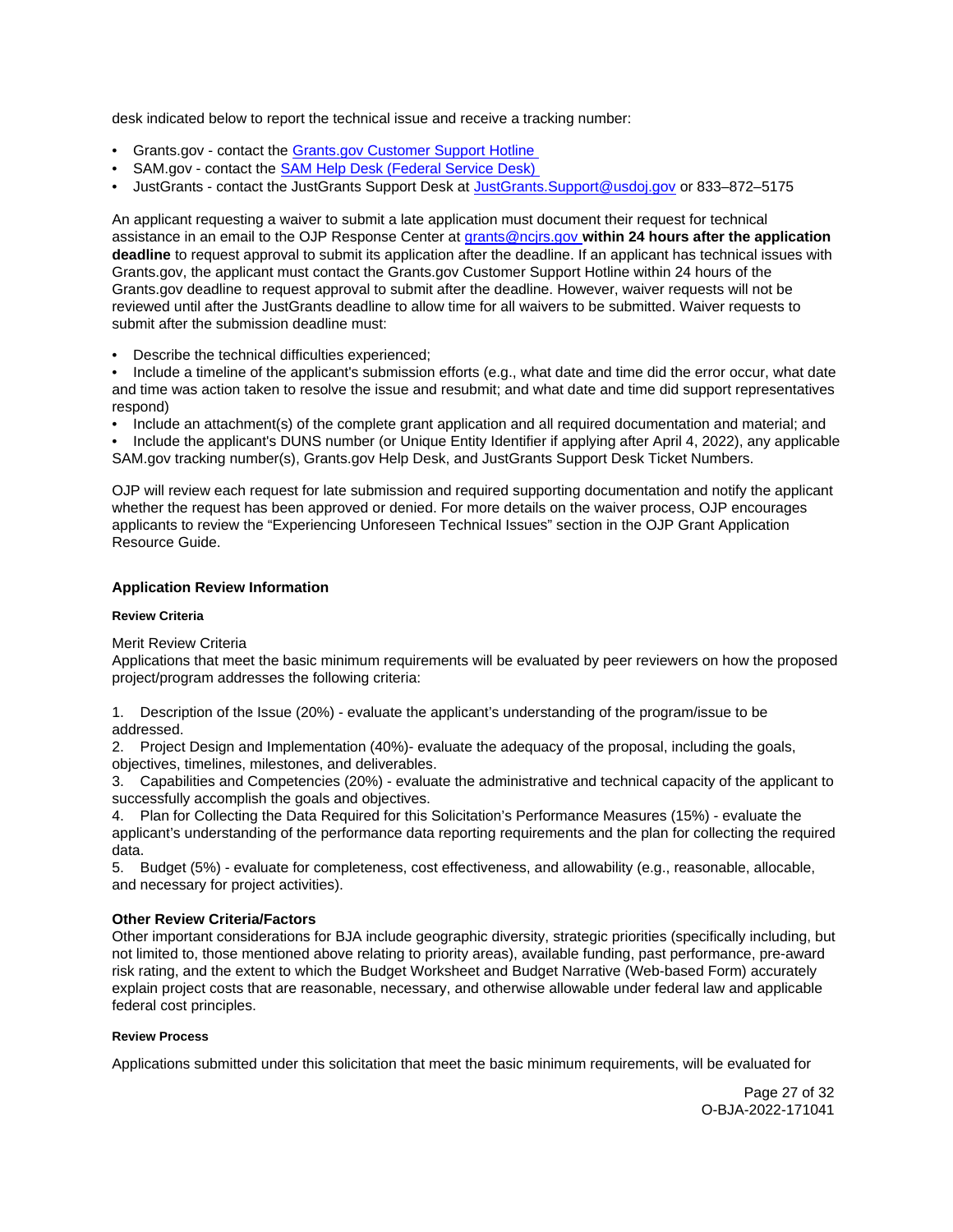<span id="page-27-0"></span>technical merit by a peer review panel(s) in accordance with OJP peer review policy and procedures using the review criteria listed above.

OJP screens applications to ensure they meet the basic minimum requirements prior to conducting the peer review. Although specific requirements may vary, the following are common requirements applicable to all OJP solicitations:

- The application must be submitted by an eligible type of applicant.
- The application must request funding within programmatic funding constraints (if applicable).
- The application must be responsive to the scope of the solicitation.
- The application must include all items necessary to meet the basic minimum requirements.

Pursuant to the Part 200 Uniform Requirements, before award decisions are made, OJP also reviews information related to the degree of risk posed by the applicant. Among other things to help assess whether an applicant with one or more prior federal awards has a satisfactory record with respect to performance, integrity, and business ethics, OJP checks whether the applicant is listed in SAM as excluded from receiving a federal award.

In addition, if OJP anticipates that an award will exceed \$250,000 in federal funds, OJP also must review and consider any information about the applicant that appears in the non-public segment of the integrity and performance system accessible through SAM (currently, the Federal Awardee Performance and Integrity Information System, FAPIIS).

**Important note on FAPIIS**: An applicant, may review and comment on any information about itself that currently appears in FAPIIS and was entered by a federal awarding agency. OJP will consider such comments by the applicant, in addition to the other information in FAPIIS, in its assessment of the risk posed by the applicant.

Absent explicit statutory authorization or written delegation of authority to the contrary, all final award decisions will be made by the Assistant Attorney General, who may consider not only peer review ratings and BJA recommendations, but also other factors as indicated in this section.

### **Federal Award Administration Information**

### **Federal Award Notices**

See the [OJP Grant Application Resource Guide](https://www.ojp.gov/funding/apply/ojp-grant-application-resource-guide#federal-award-notices) for information on award notifications and instructions.

### **Administrative, National Policy, and Other Legal Requirements**

If selected for funding, in addition to implementing the funded project consistent with the OJP-approved application, the recipient must comply with all award conditions, and all applicable requirements of federal statutes and regulations, including applicable requirements referred to in the assurances and certifications executed in connection with award acceptance. For additional information on these legal requirements, see the "Administrative, National Policy, and Other Legal Requirements" section in the [OJP Grant Application Resource](https://www.ojp.gov/funding/apply/ojp-grant-application-resource-guide#administrative)  [Guide.](https://www.ojp.gov/funding/apply/ojp-grant-application-resource-guide#administrative)

### **Information Technology (IT) Security Clauses**

An application in response to this solicitation may require inclusion of information related to information technology security. See the [OJP Grant Application Resource Guide](https://www.ojp.gov/funding/apply/ojp-grant-application-resource-guide#information-technology) for information on information technology security.

#### **General Information about Post-Federal Award Reporting Requirements**

In addition to the deliverables described in the Program Description section, any recipient of an award under this solicitation will be required to submit certain reports and data.

Required reports. Award recipients typically must submit quarterly financial reports, quarterly performance reports, final financial and performance reports, and, if applicable, an annual audit report in accordance with the Part 200 Uniform Requirements or specific award conditions. Future awards and fund drawdowns may be withheld if reports are delinquent.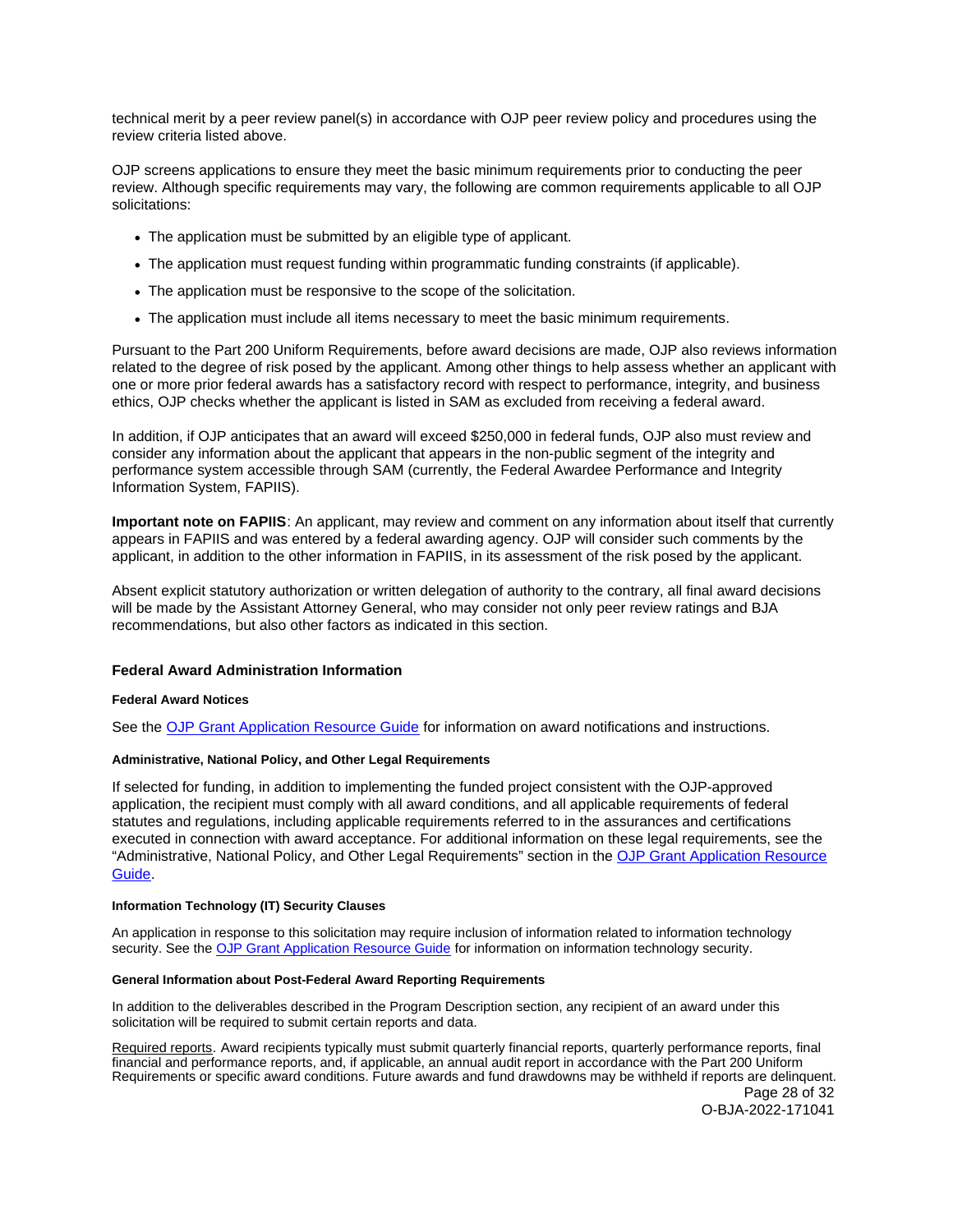<span id="page-28-0"></span>(In appropriate cases, OJP may require additional reports.)

See the [OJP Grant Application Resource Guide](https://www.ojp.gov/funding/apply/ojp-grant-application-resource-guide#general-information) for additional information on specific post-award reporting requirements, including performance measures data.

### **Federal Awarding Agency Contact(s)**

For OJP contact(s), see solicitation cover page.

For contact information for [Grants.gov](https://Grants.gov) and JustGrants, see solicitation cover page.

#### **Other Information**

#### **Freedom of Information and Privacy Act (5 U.S.C. 552 and 5 U.S.C. 552a)**

See the [OJP Grant Application Resource Guide](https://www.ojp.gov/funding/apply/ojp-grant-application-resource-guide#foia) for information on Freedom of Information and Privacy Act (5 U.S.C. 552 and 5 U.S.C. 552a).

#### **Provide Feedback to OJP**

See the [OJP Grant Application Resource Guide](https://www.ojp.gov/funding/apply/ojp-grant-application-resource-guide#feedback) for information on how to provide feedback to OJP.

### **Performance Measures**

Note: applicants are not required to submit performance data with the application. Rather, performance measures information is included as an alert that successful applicants will be required to submit performance data as part of the reporting requirements under an award.

OJP will require each successful applicant to submit regular performance data that demonstrate the results of the work carried out under the award. The performance data directly relate to the goals, objectives, and deliverables identified under "Goals, Objectives, and Deliverables."

Applicants can also visit OJP's performance measurement page at [www.ojp.gov/performance](https://www.ojp.gov/performance) for an overview of performance measurement activities at OJP.

BJA will require award recipients to submit performance measures data in the Performance Measurement Tool (PMT) and/or JustGrants. Examples of the performance measures questionnaire can be found at [BJA-Funded-](https://bja.ojp.gov/sites/g/files/xyckuh186/files/media/document/TreatmentCourt-Measures.pdf)[Treatment Courts Performance Measures Questionnaire \(ojp.gov\)](https://bja.ojp.gov/sites/g/files/xyckuh186/files/media/document/TreatmentCourt-Measures.pdf) 

. BJA will provide further guidance on the post-award submission process, if selected for award.

### **Application Checklist**

### **Adult Drug Court Discretionary Grant Program**

This application checklist has been created as an aid in developing an application. The [DOJ Application](https://justicegrants.usdoj.gov/sites/g/files/xyckuh296/files/media/document/appln-submission-checklist.pdf)  [Submission Checklist i](https://justicegrants.usdoj.gov/sites/g/files/xyckuh296/files/media/document/appln-submission-checklist.pdf)s another resource.

### **What an Applicant Must Do:**

Prior to registering in [Grants.gov](https://Grants.gov):

- Confirm your Entity's [System Award Management \(SAM\) R](https://sam.gov/SAM/)egistration Information (see [OJP Grant](https://www.ojp.gov/funding/apply/ojp-grant-application-resource-guide#apply)  [Application Resource Guide\)](https://www.ojp.gov/funding/apply/ojp-grant-application-resource-guide#apply)
- Acquire a SAM Unique Entity Identifier (UEI)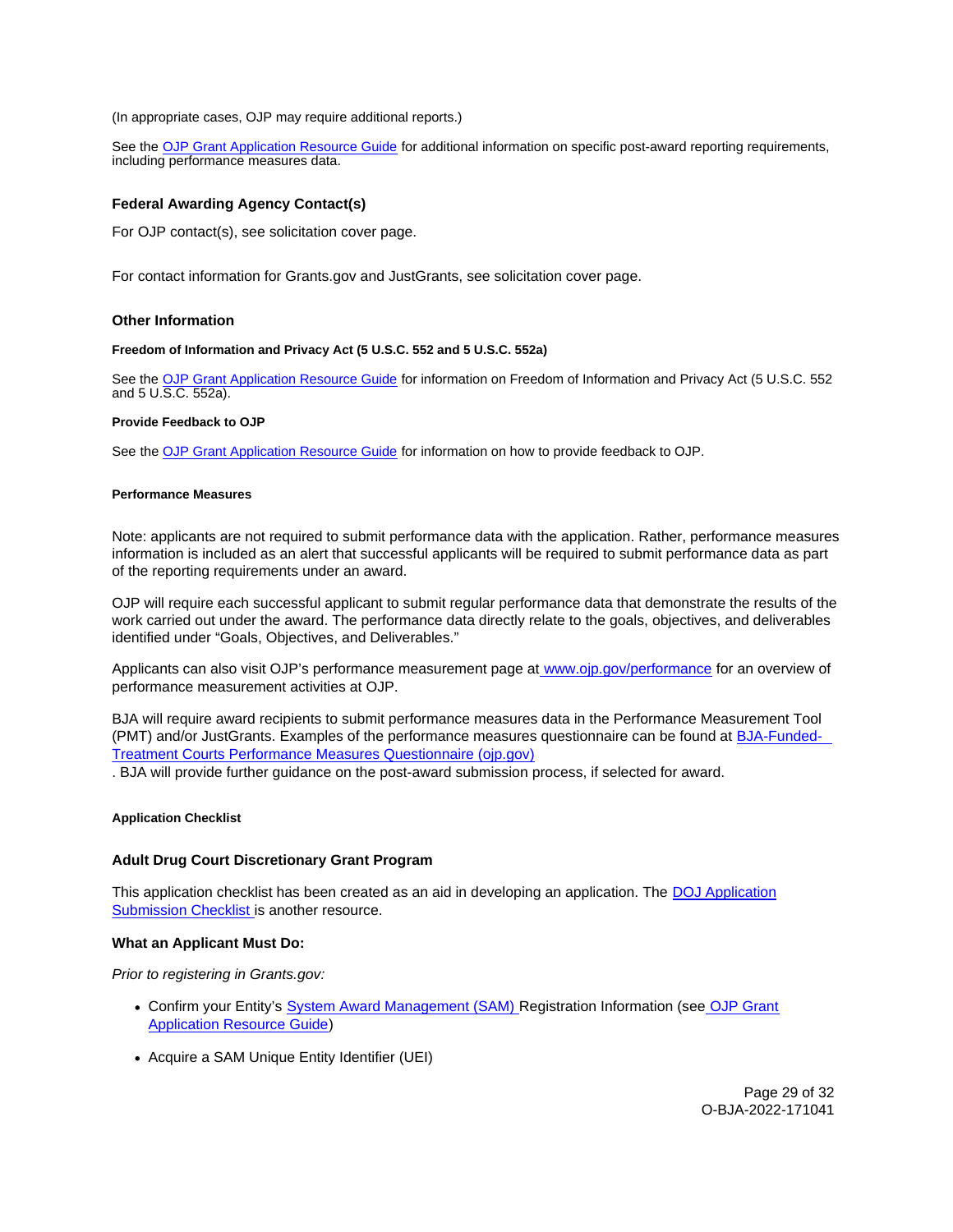o If applying before April 4, 2022, obtain or confirm your Data Universal Number System (DUNS) number at [www.dnb.com.](http://www.dnb.com/)

o On April 4, 2022, the federal government will stop using DUNS and start using the [new SAM](https://justicegrants.usdoj.gov/resources/system-for-award-management#transition-to-unique-entity-id-sam) 

[UEI.](https://justicegrants.usdoj.gov/resources/system-for-award-management#transition-to-unique-entity-id-sam)

To register in [Grants.gov:](https://Grants.gov)

- Acquire an AOR and a [Grants.gov](https://Grants.gov) username and password (see [OJP Grant Application Resource Guide\)](https://www.ojp.gov/funding/apply/ojp-grant-application-resource-guide#apply)
- Acquire AOR confirmation from the E-Business Point of Contact (see [OJP Grant Application Resource](https://www.ojp.gov/funding/apply/ojp-grant-application-resource-guide#apply)  [Guide\)](https://www.ojp.gov/funding/apply/ojp-grant-application-resource-guide#apply)

To find the Funding Opportunity:

- Search for the Funding Opportunity in [Grants.gov](https://Grants.gov) using the Opportunity Number, assistance Listing or keyword(s)
- Select the correct Competition ID: Category 1 (C-BJA-2022-00017-PROD), Category 2 (C-BJA-2022-00018-PROD), and Category 3 (C-BJA-2022-00019-PROD).
- Access the Funding Opportunity and Application Package (see Step 7 in the OJP Grant Application [Resource Guide\)](https://www.ojp.gov/funding/apply/ojp-grant-application-resource-guide#apply)
- Sign up for [Grants.gov](https://Grants.gov) email [notifications](https://www.grants.gov/web/grants/manage-subscriptions.html) (optional) (see [OJP Grant Application Resource Guide\)](https://www.ojp.gov/funding/apply/ojp-grant-application-resource-guide#apply) Read [Important Notice: Applying for Grants in Grants.gov](https://ojp.gov/funding/Apply/Grants-govInfo.htm)
- Read OJP policy and guidance on conference approval, planning, reporting available at [ojp.gov/financialguide/DOJ/PostawardRequirements/chapter3.10a.htm](https://ojp.gov/financialguide/DOJ/PostawardRequirements/chapter3.10a.htm) (see [OJP Grant Application](https://www.ojp.gov/funding/apply/ojp-grant-application-resource-guide#prior-approval)  [Resource Guide\)](https://www.ojp.gov/funding/apply/ojp-grant-application-resource-guide#prior-approval)

Overview of Post-Award Legal Requirements:

Review the ["Overview of Legal Requirements Generally Applicable to OJP Grants and Cooperative Agreements -](https://www.ojp.gov/funding/explore/legal-overview-fy-2022-awards) [FY 2022 Awards" in the OJP Funding Resource Center.](https://www.ojp.gov/funding/explore/legal-overview-fy-2022-awards) 

### Review Scope Requirement:

The federal amount requested is within the allowable limits of \$700,000 for Category 1, \$750,000 for Category 2, and \$2,000,000 for Category 3.

Review Eligibility Requirement:

- City or township governments
- County governments
- Native American tribal governments (federally recognized)
- Special district governments
- State governments
- State, city, township, county, or tribal government acting directly or through agreements with other public or private entities on behalf of a single drug court

 $\sim$   $\sim$   $\sim$   $\sim$ 

**Prepare to submit the Application for Federal Assistance standard form (SF)-424 and Disclosure of Lobbying Activities form (SF-LLL)** 

> Page 30 of 32 O-BJA-2022-171041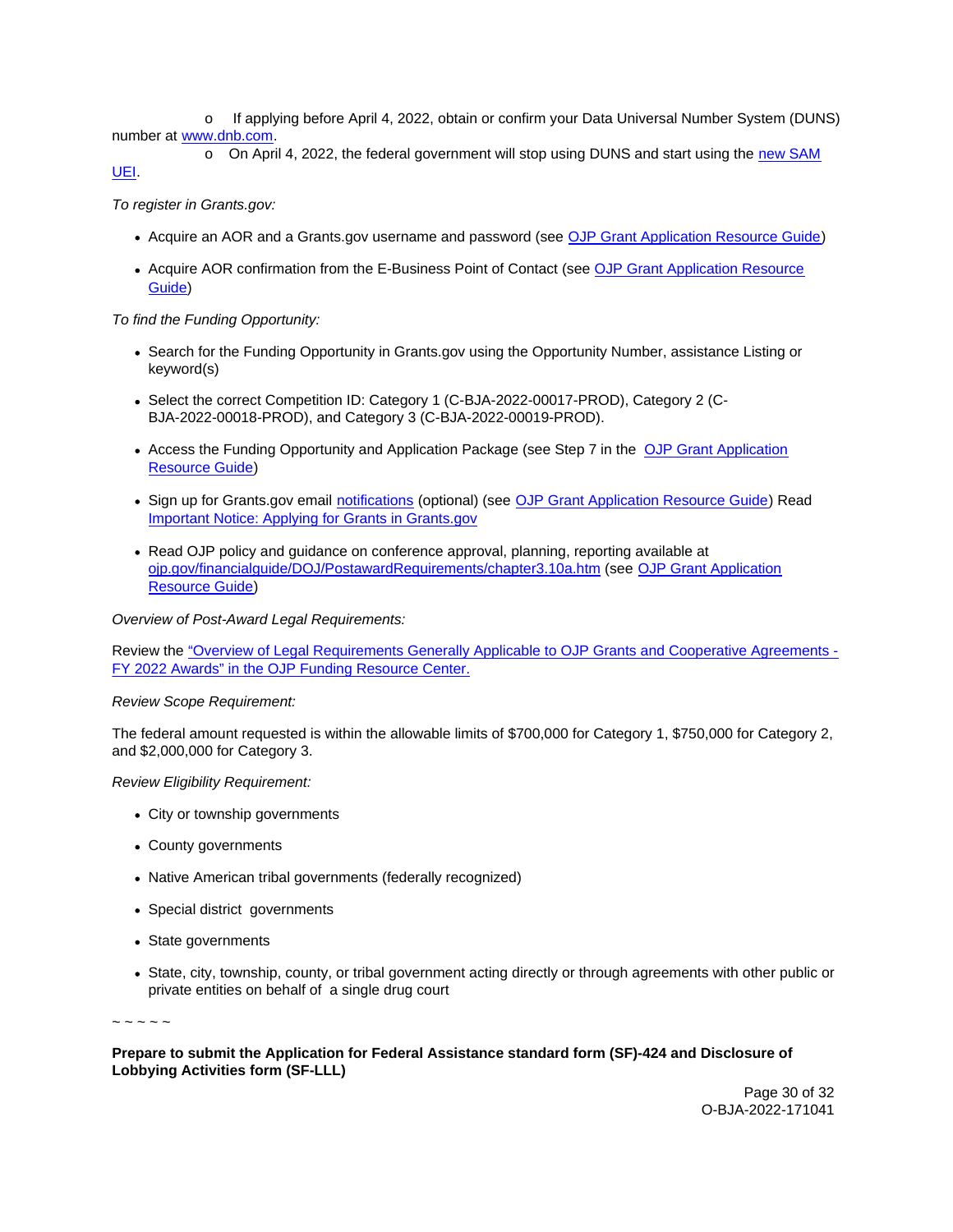- Review Information to complete the Application for Federal Assistance (SF-424) in [Grants.gov](https://Grants.gov)
- Complete Standard Applicant Information (SF-424 information from [Grants.gov](https://Grants.gov))
- Submit the SF-424 and SF-LLL in [Grants.gov](https://Grants.gov)

After the SF-424 and SF-LLL submission in [Grants.gov](https://Grants.gov), receive [Grants.gov](https://Grants.gov) email notifications that:

- Submission has been received in [Grants.gov](https://Grants.gov)
- Submission has either been successfully validated or rejected with errors (see OJP Grant Application [Resource Guide\)](https://www.ojp.gov/funding/apply/ojp-grant-application-resource-guide#apply)

If no [Grants.gov](https://Grants.gov) receipt and validation or error notifications are received:

Contact [Grants.gov](https://Grants.gov) Customer Support Hotline at 800-518-4726, 606-545-5035, at [Grants.gov customer support,](https://www.grants.gov/web/grants/support.html) or at [support@grants.gov\)](http://mailto:support@grants.gov) regarding technical difficulties (see [OJP Grant Application Resource Guide\)](https://www.ojp.gov/funding/apply/ojp-grant-application-resource-guide#apply)

Receive email notification to complete application in JustGrants:

• Proceed to complete application in JustGrants

# **Content of Application Submission: Critical Application Elements**

The following items are critical application elements required to pass the basic minimum requirements review. If OJP determines that an application does not include the following elements, it will neither proceed to peer review, nor receive further consideration.

- Proposal Abstract
- Proposal Narrative
- Budget Worksheet and Budget Narrative (web-based form)
- Time Task Plan

~~~

# **Content of Application Submission**

Budget and Associated Documentation

- Budget Worksheet and Budget Narrative (Web-based form)
- Indirect Cost Rate Agreement (if applicable) (see [OJP Grant Application Resource Guide\)](https://www.ojp.gov/funding/apply/ojp-grant-application-resource-guide#indirect-cost)
- Financial Management and System of Internal Controls Questionnaire (see [OJP Grant Application](https://www.ojp.gov/funding/apply/ojp-grant-application-resource-guide#fm-internal-controls-questionnaire)  [Resource Guide\)](https://www.ojp.gov/funding/apply/ojp-grant-application-resource-guide#fm-internal-controls-questionnaire)
- Disclosure of Process related to Executive Compensation

# Additional Application Components

- Tribal Authorizing Resolution (if applicable) (see [OJP Grant Application Resource Guide\)](https://www.ojp.gov/funding/apply/ojp-grant-application-resource-guide#tribal-authorizing-resolution)
- Research and Evaluation Independence and Integrity (see [OJP Grant Application Resource Guide\)](https://www.ojp.gov/funding/apply/ojp-grant-application-resource-guide#research-evaluation)
- Documentation of Advancing DOJ Priorities (if applicable)